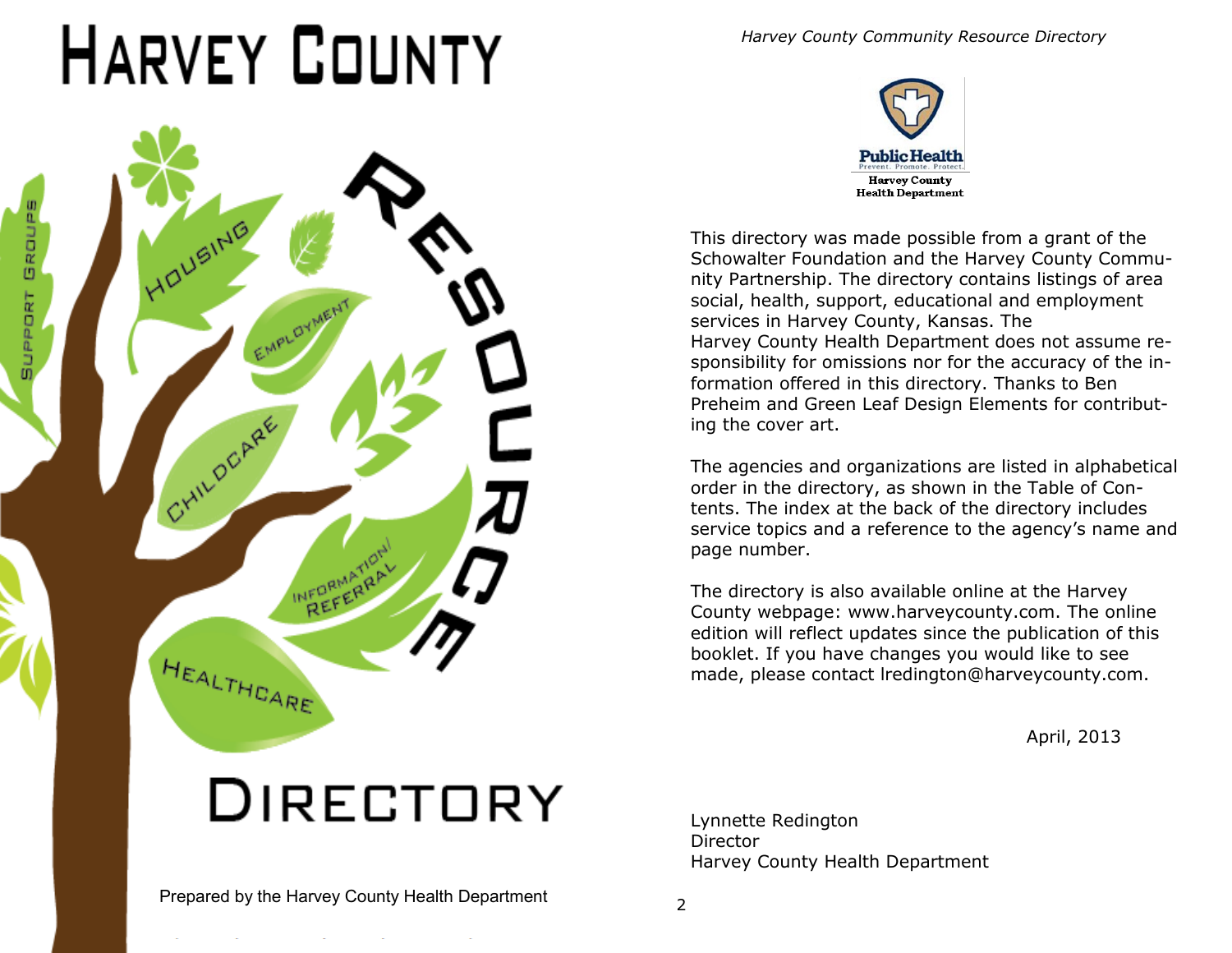| <b>Table of Contents</b>                      |    | FOCUS, Caregivers Support Group                           | 17       |
|-----------------------------------------------|----|-----------------------------------------------------------|----------|
| Adolescent Hotline                            | 7  | Food Ministries: First Christian Church                   | 17       |
| Agape Resource Center, Inc                    | 7  | Food Ministries: Lord's Pantry of Our Lady of Guadalupe   | 17       |
| Al-Anon                                       | 7  | Girl Scouts of Kansas Heartland                           | 17       |
| Alcoholics Anonymous                          | 7  | Good Shepherd Hospice                                     | 17       |
| All God's Children Preschool                  | 7  | Guided Path Daycare                                       | 18       |
| American Association of University Women      | 8  | Habitat for Humanity                                      | 18       |
| American Cancer Society, Heartland Division   | 8  | Halstead-Bentley Public Schools #440                      | 18       |
| American Red Cross-Mid-Kansas Chapter         | 8  | Halstead Chamber of Commerce                              | 18       |
| American Red Cross Blood Services             | 8  | Halstead Housing Authority                                | 18       |
| Apple-A-Day Preschool                         | 8  | <b>Halstead Municipal</b>                                 | 18       |
|                                               | 9  | Halstead Place Assisted Living                            | 19       |
| Arthritis Foundation, Kansas Chapter          |    | Halstead Public Library                                   | 19       |
| Asbury Park                                   | 9  | Halstead Senior Citizens Center                           | 19       |
| Asbury Station Child Care Center              | 9  | Harry Hynes Memorial Hospice                              | 19       |
| Aspen Home Care                               | 9  | Harvey County Department of Aging                         | 19       |
| <b>Axtell Clinic</b>                          | 10 | Harvey County Domestic Violence/Sexual Assault Task Force | 20       |
| Bentley Eagle Senior Center                   | 10 | Harvey County Economic Development Council, Inc.          | 20       |
| <b>Bethany Support Services</b>               | 10 | Harvey County Emergency Management                        | 20       |
| <b>Bethel College</b>                         | 10 | Harvey County Health Department                           | 20       |
| Bethel College Life Enrichment                | 10 | Harvey County Homeless Shelter                            | 21       |
| Bethel Health Care Center                     | 11 | Harvey County Infant/Toddler Program                      | 21       |
| Big Brothers and Big Sisters of Harvey County | 11 | Harvey County Learning Center                             | 21       |
| Boy Scouts of America-Quivera Council         | 11 | Harvey County Retired and Senior/Volunteer Program (RSVP) | 22       |
| <b>Burrton Housing Authority</b>              | 11 | Harvey County Sheriff                                     | 22       |
| <b>Burrton Municipal</b>                      | 11 |                                                           | 22       |
| <b>Burrton Public Library</b>                 | 11 | Harvey County Special Education Cooperative               | 22       |
| Burrton Public Schools #369                   | 11 | Harvey County United Way                                  |          |
| <b>Burrton Senior Center</b>                  | 12 | Harvey County "Wildcats" Special Olympics Program         | 23<br>23 |
| Business and Professional Women/Kansas        | 12 | Harvey Interurban                                         |          |
| Care Givers Support Group                     | 12 | Harvey-Marion County Community Developmental              |          |
| Caring Hands Humane Society                   | 12 | Disability Organization (CDDO)                            | 23       |
| Caring Place                                  | 13 | Head Start Halstead Center                                | 23       |
| CASA, A Voice for Children, Inc.              | 13 | Head Start Newton Center                                  | 24       |
| Center for Community Support & Research       | 13 | Health Ministries of Harvey County, Inc.                  | 24       |
| Central Homecare, Inc.                        | 13 | Heart to Heart Child Advocacy Center                      | 24       |
| Central Kansas Community Foundation           | 14 | Heartland Pregnancy Care Center                           | 24       |
| Central Plains Area Agency on Aging           | 14 | Hesston Area Senior Center                                | 25       |
| City of Newton of Community Development       | 14 | Hesston Cancer Support Group                              | 25       |
| Community Play School                         | 14 | Hesston Chamber of Commerce                               | 25       |
| Cooper Early Education Center                 | 15 | <b>Hesston College</b>                                    | 25       |
| Cottonwood Pediatrics                         | 15 | Hesston College Preschool                                 | 26       |
| Crime Stoppers of Harvey County               | 15 | Hesston Community Child Care                              | 26       |
| Crisis Line                                   | 15 | <b>Hesston Municipal</b>                                  | 26       |
| Diabetes Support Group                        | 15 | Hesston Public Library                                    | 26       |
| Dyck Arboretum of the Plains                  | 16 | Hesston Public Schools #460                               | 26       |
| <b>Eastview Counseling</b>                    | 16 | <b>Hesston Recreation Commission</b>                      | 26       |
| Elder Law Advice Line/ Kansas Legal Services  | 16 | <b>Hesston Resource Center</b>                            | 27       |
| Et Cetra Shop                                 | 16 | <b>Hesston Wellness Center</b>                            | 27       |
| Families Together Inc.                        | 16 | <b>Hickory Homes</b>                                      | 27       |
|                                               | 3  | 4                                                         |          |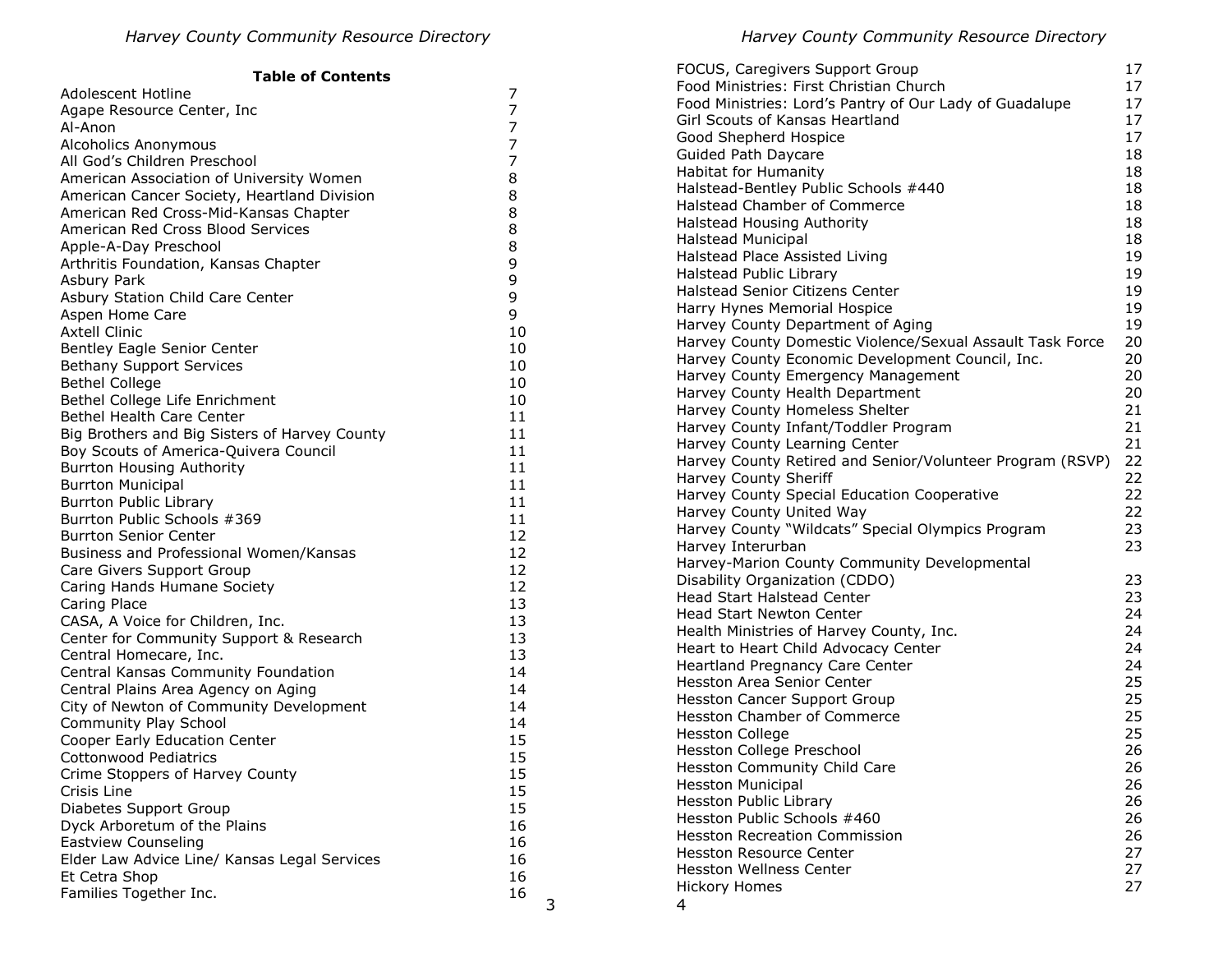| Home Educators Association (HEA)                    | 27       |  |
|-----------------------------------------------------|----------|--|
| Hope Home Repair, Inc.                              | 27       |  |
| Hospice Care of Kansas, LCC                         |          |  |
| Hutchinson Community College Adult Learning/ Campus | 28       |  |
| Kansas Christian Home Retirement Center             | 28       |  |
| Kansas Department for Children and Families         | 29       |  |
| Kansas Dystonia Support Group                       | 29       |  |
| Kansas Housing & Credit Counseling                  | 29       |  |
| Kansas Institute for Peace & Conflict Resolution    | 29       |  |
| Kansas Learning Center for Health                   | 30       |  |
| Kansas Legal Services                               | 31       |  |
| Kid Start                                           | 31       |  |
| K-State Research and Extension Service              | 31       |  |
| Kidron Bethel Retirement Services, Inc.             | 31       |  |
| Kidron Bethel Village                               | 31       |  |
| La Leche League of Harvey County                    | 32       |  |
| Latchkey USD #373                                   | 32       |  |
| Leukemia Society of America, Support Group          | 32       |  |
| Lincoln Park Apartments                             | 32       |  |
| Little Hands Childcare                              | 32       |  |
| Low Vision Support Group                            | 32       |  |
| Maple Ridge Apartments                              | 33       |  |
| McPherson Family Life Center, Inc.                  | 33       |  |
| <b>Meadowlark Housing</b>                           | 33       |  |
| Meals on Wheels                                     | 33       |  |
| Mennonite Housing Rehabilitation                    | 33       |  |
| Mid-Kansas Community Action Program (MID KS-CAP)    | 33       |  |
| Mid-Kansas Family Practice                          |          |  |
| Mirror, Inc. Prevention and Wellness Services       |          |  |
| Narcotics Anonymous                                 |          |  |
| National Alliance on Mental Illness                 |          |  |
| Neighbors                                           | 34       |  |
| New Creation Early Childhood Care                   | 34       |  |
| Newton Area Chamber of Commerce                     | 35       |  |
| Newton Area Senior Center                           | 35       |  |
| Newton Community Childcare Center                   | 35       |  |
| Newton Housing Authority                            | 35       |  |
| <b>Newton Medical Center</b>                        | 36       |  |
| Newton Medical Childbirth Education                 | 36       |  |
| Newton Ministerial Alliance                         | 36       |  |
| Newton Municipal/Harvey County Sheriff              | 36       |  |
| Newton Plaza Apartments                             | 36       |  |
| Newton Presbyterian Manor                           | 37<br>37 |  |
| Newton Public Library                               |          |  |
| Newton Public Schools #373                          | 37       |  |
| Newton Recreation Commission/Wellness Center        | 37       |  |
| Newton Weekday Bible School                         | 38       |  |
| North Newton Municipal                              | 38       |  |
| Offender/Victim Ministries, Inc.                    | 38       |  |

| Oxford House Bass                                        | 38 |
|----------------------------------------------------------|----|
| Parents as Teachers                                      | 38 |
| Parents Helpline                                         | 39 |
| <b>Peace Connections</b>                                 | 39 |
| <b>Poison Control Center</b>                             | 39 |
| Prairie Independent Living Resource Center               | 39 |
| Prairie Land Food                                        | 39 |
| Prairie View, Inc.                                       | 40 |
| Progressive Home Health & Hospice                        | 40 |
| Project SEARCH                                           | 40 |
| ResCare of Kansas, Inc.                                  | 41 |
| Rotary Club of Newton                                    | 41 |
| Safe House                                               | 41 |
| <b>Salvation Army</b>                                    | 42 |
| Schowalter Villa                                         | 42 |
| Sedgwick Health Care Center                              | 42 |
| Sedgwick Lillian Tear Library                            | 42 |
| Sedgwick Municipal                                       | 42 |
| Sedgwick Public Schools #439                             | 42 |
| <b>Sedgwick Recreation Center</b>                        | 43 |
| Sedgwick Senior Center                                   | 43 |
| Senior Employment Program                                | 43 |
| Social Security and SSI                                  | 43 |
| South Park Apartments                                    | 43 |
| <b>St Francis Community Services</b>                     | 43 |
| St Mary's Catholic School                                | 44 |
| St Matthew's Representative Payee Program                | 44 |
| <b>Sunset Townhouses</b>                                 | 44 |
| Supportive Communities Network                           | 44 |
| Sunshine Community Childcare Center                      | 44 |
| Team Employment, LLC                                     | 45 |
| T.O.P.S (Take Pounds Off Sensibility)                    | 45 |
| <b>Tots N Tikes Childcare Center</b>                     | 45 |
| Trinity Heights Respite Care                             | 45 |
| Turkey Red Village Apartments                            | 45 |
| United Cerebral Palsy/Research Foundation                | 46 |
| Valley Hope                                              | 46 |
| Via Christi Health- Newton                               | 46 |
| Via Christi Home Health Agency, Inc. (Medicare/Medicaid) | 46 |
| <b>Walton Municipal</b>                                  | 46 |
| Weight Watchers                                          | 47 |
| Wheatland Homes-Housing Authority of North Newton        | 47 |
| Wichita Children's Home                                  | 47 |
| Workforce Development Center                             | 47 |
| Youthville, Inc.                                         | 48 |
| Zoin Lutheran Preschool                                  | 48 |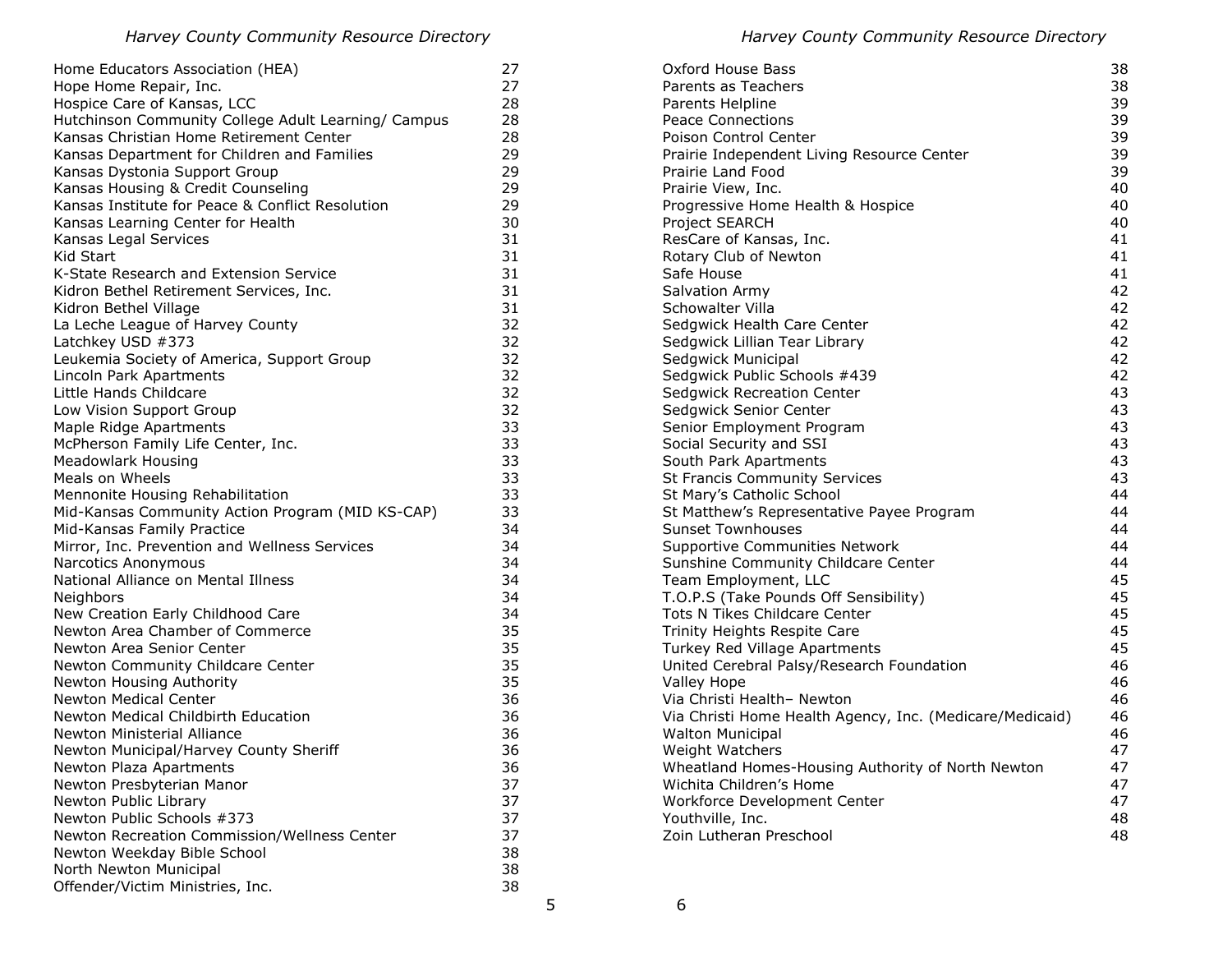# **Adolescent Hotline**

**Contact:** 1-800-448-3000 TDD 1-800-448-1833 **Email**: hotline@boystown.org **Website**: www.girlsandboystown.org **Services**: Crisis and intervention counseling for children and families. "Call for any problem any time day or night." Anyone can call.

# **Agape Resource Center, Inc**.,

116 E 6th St, Newton, KS 67114 **Contact:** 316-283-1600, fax 316-283-1977 **Email:** agaperc116@yahoo.com **Services:** Clothing closet, career clothes, medical equipment and food. Please call to inquire for further information. Donations taken during open hours. Hours: Tue, Wed, Thurs 10 a.m. - 4 pm

#### **Al-Anon**

221 SE 14th, Newton, KS 67114 **Contact:** 316-283-5582 **Website:** www.kansas-al-anon.org. **Services:** Al-Anon family groups provide support for families and friends of problem drinkers. Meetings are at 7:30 p.m. Mondays and Thursdays.

# **Alcoholics Anonymous**

221 SE 14th, Newton, KS 67114 **Contact**: 316-283-5582 **Email**: info@aawichita.org **Website**: http://aawichita.org **Services**: Support help for families of alcohol dependants. Open meetings Mon, Wed, Sat at 12:00 p.m., and Sun, Tue, Wed, Sat at 7:30 p.m. Call for additional information.

# **All God's Children Preschool**

900 Columbus Ave., Newton, KS 67114 **Contact**: 316-283-1933 **Services**: Preschool. Call for times and space availability.

# **American Association of University Women**

**Website**: www.aauw.org **Services**: Social organization that promotes the equity of women and girls.

# **American Cancer Society, Heartland Division**

330 S Main, St#100, Wichita, KS 67202 **Contact**: 316-616-6517 **Website**: www.cancer.org

**Services**: The cancer survivors network (www.cancer.org or 1- 877-333-HOPE), Reach for Recovery ( a breast cancer survivor visits a newly diagnosed breast cancer patient to support her through the journey), information for caregivers, scholarships for youth who have had cancer, Look Good...Feel Better website for adults and teens (www.2bMe.org), community resource database, a newsletter to keep you informed about legislation affecting cancer and cancer patients (ACS Action), mobile classroom website (www.mobileclassroom.org), free educational materials for youth, camps for children with cancer (Camp Hope). Check the website for additional locations and services.

# **American Red Cross Mid-Way Kansas Chapter**

1900 E. Douglas Wichita, KS 67214 **Contact**: 316-219-4000 **Website**: www.midwaykansas.redcross.org **Services**: Emergency, family, disaster, nursing and health, youth, safety, community volunteers, and transportation services.

# **American Red Cross Blood Services**

707 N Main, Wichita, KS 67203 **Contact:** 316-265-6601 **Services:** Blood and Tissue services.

# **Apple-A-Day Preschool**

Presbyterian Manor, 1200 E 7th, Newton, KS 67114 **Contact**: 316-283-5400 Ext. 1029 **Services**: Preschool housed in an intergenerational facility. Contact for available space, accreditation information, ages, service times, fees and activities.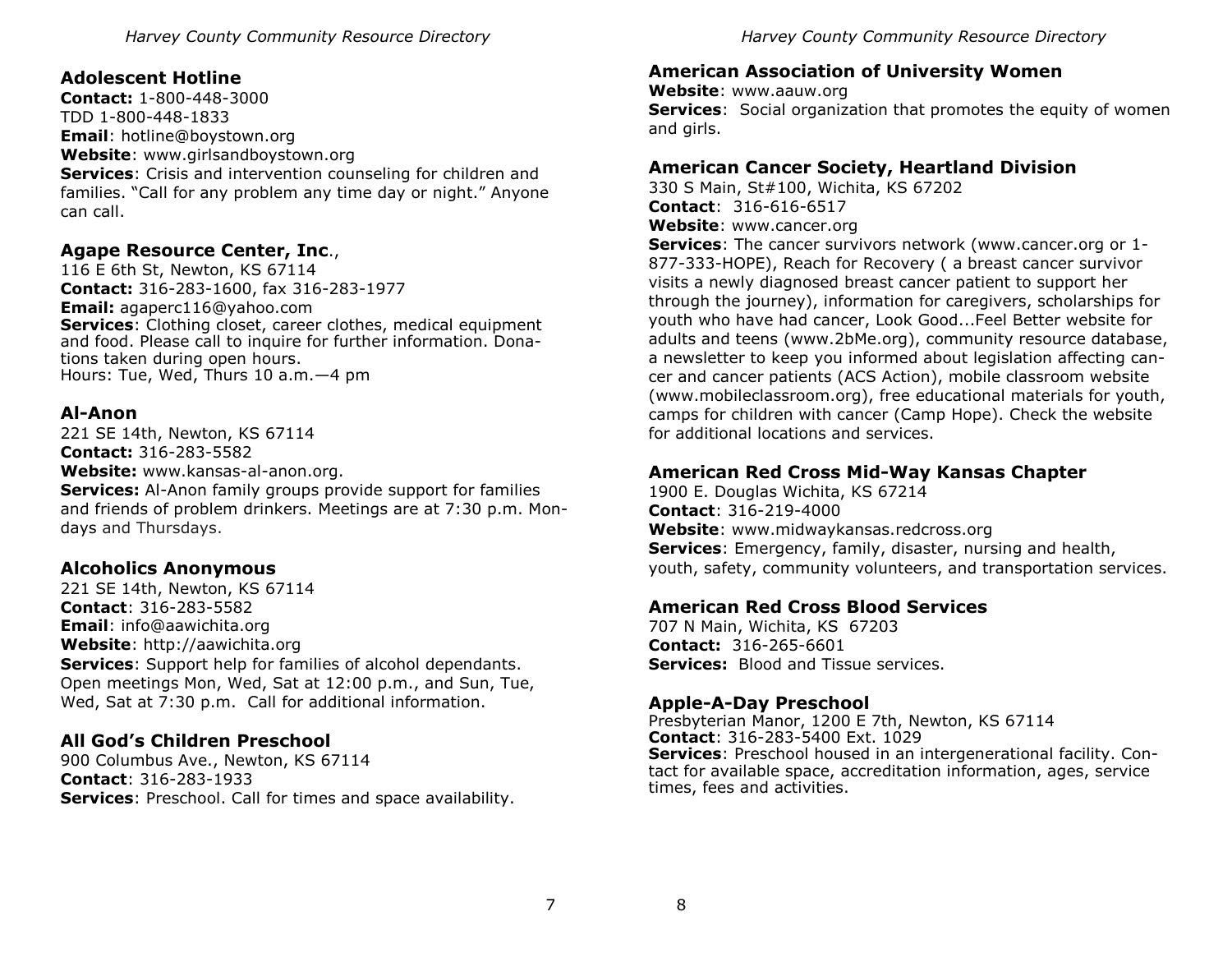# **Arthritis Foundation, Kansas Chapter**

1999 N Amidon Ave. Suite 105, Wichita, KS 67203 **Contact**: 316-263-0116 or 1-800-362-1108 **Website**: www.arthritis.org

**Services**: Aqua exercise classes held at Newton Recreation Center. Exercise classes held at Newton Area Senior Center, Kidron Bethel Village Center and Hesston Wellness Center. Contact individual centers for times and dates.

# **Asbury Park**

200 SW 14th, Newton, KS 67114 **Contact**: 316-283-4770 **Email**: carrieh@asbury-park.org **Website**: www.asbury-park.org

**Services**: Retirement living offering Independent Living Rental Cottages, Universally Designed Patio Homes, Assisted Living, Nursing Care, Green House Homes, Home Care and Community Child Care Center. All nursing rooms are single occupancy. Restaurant style dining, social services, chapel services, transportation, personal attendant care, planned activities and volunteer services available. Also offering physical, occupational and speech therapy.

# **Asbury Station Child Care Center**

200 SW 14th, Newton, KS 67114 **Contact**: 316-283-4770 ext. 177 **Email**: kaseyn@asbury-park.org or missyr@asbury-park.org **Website**: www.asbury-park.org

**Services**: Asbury Park assumed ownership of Asbury Station Child Care Center on January 2, 2013. Asbury Station serves children from 12-months-and-walking through Pre-K, offering intergenerational life experiences in addition to preparing them for kindergarten.

# **Aspen Home Care**

200 SW 14th, Newton, KS 67114 **Contact**: 316-284-1137 **Email**: brendaw@asbury-park.org **Website**: www.asbury-park.org

**Services**: Aspen Home Care, an affiliate of Asbury Park, offers individuals, families, and facilities a variety of personal care services that provide extra assistance to ALL AGES in their own homes 24 hours per day, 7 days per week. Services include homemaker, attendant care, home health aide, nursing and limited maintenance.

# **Axtell Clinic**

203 East Broadway St, Newton, KS 67114 **Contact**: 316-283-2800 **Services**: Medical services by appointment only.

# **Bentley Eagle Senior Center**

504 East Sterling Street, Bentley, KS 67016 **Contact:** 316-796-0027 **Services:** Community center with activities for the community. Space available for rent, either full day or half day.

# **Bethany Support Services**

313 Muse St., Newton, KS 67114 **Contact:** 316-283-0843

**Website:** www.bethanysupportservices.com

**Services:** Utilizing a person-centered process, Bethany provides the appropriate staffing to assist persons with mental disabilities to live in a way that fits his or her individual needs, abilities and interests. Services provided include: supportive home care, day services, and sleep cycle support in residential homes.

# **Bethel College**

300 E 27th, North Newton, KS 67117 **Contact**: 316-283-2500 or 1-800-522-1887 **Website**: www.bethelks.edu

**Services**: Bethel College is a four-year, private, primarily residential, liberal arts college. Bethel educates leaders through faith and learning, building its programs on four central values: discipleship, scholarship, service and integrity. As the oldest Mennonite college in North America, Bethel offers a welcoming community in which to explore choices and determine life commitments without requiring a particular religious perspective.

# **Bethel College Life Enrichment**

300 E 27th, North Newton, KS 67117 **Contact**: 316-283-4018 or 316-283-2500

**Website**: www.bethelks.edu/academics/lectures/lifeenrichment.php **Services**: Combination of inspirational, and educational presentations and entertainment for people 60 years and over. **Email**: abbyt@kidronbethel.org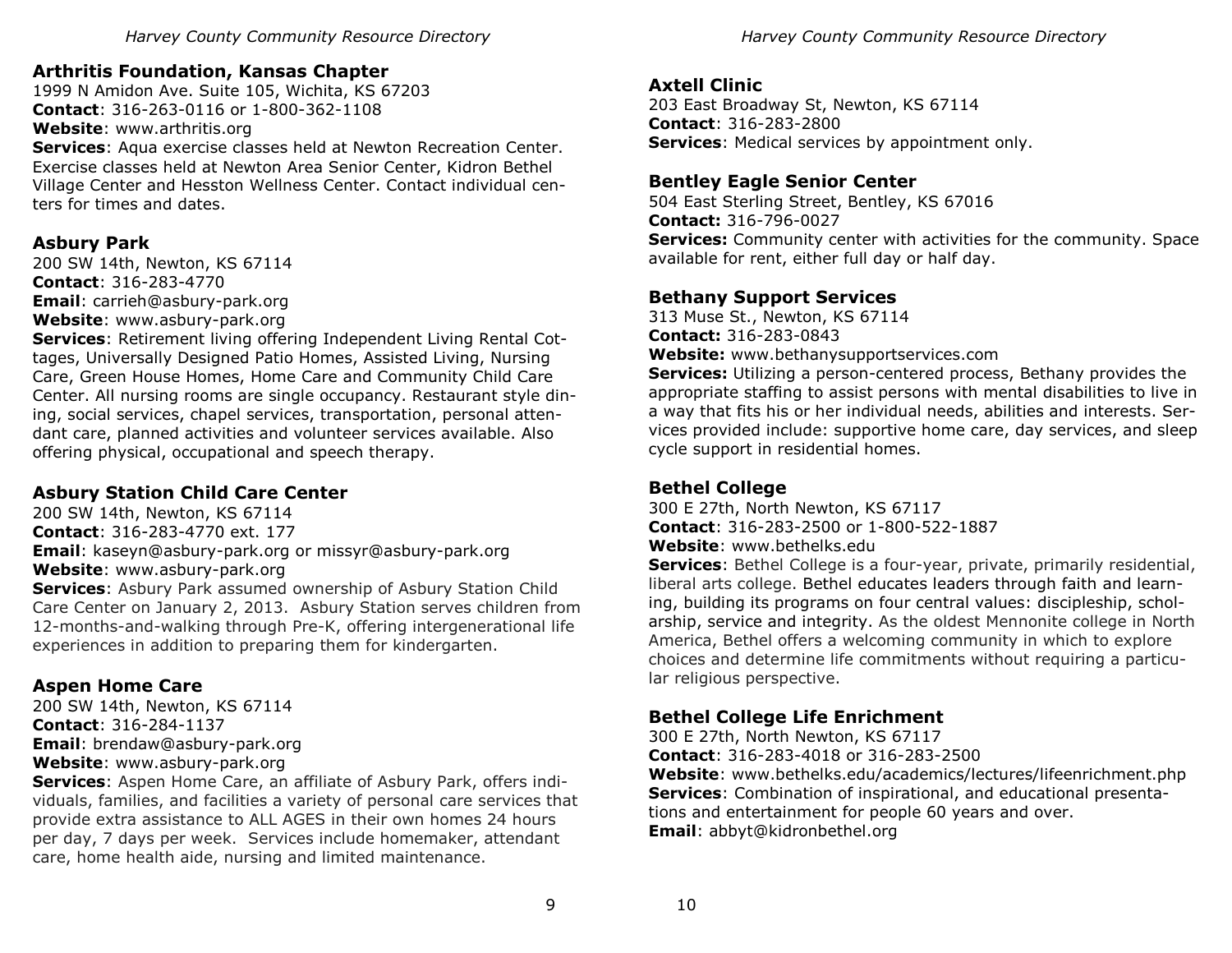# **Bethel Health Care Center**

3001 Ivy, North Newton, KS 67117 **Contact**: 316-284-2900 ext. 233 **Email**: abbyt@kidronbethel.org **Services**: Long-term health care for people 60 years and older

# **Big Brothers and Big Sisters of Harvey County**

PO Box 1143, Newton, KS 67114 **Contact**: 316-283-0070 **Web Site**: www.kansasbigs.org **Email**: jrice@ksbbbs.org **Services**: Provides a well-screened adult role model for children; helps families network with community resources. Work with children 5 -17 years old in the community based program and K-8 in the Bigs in Schools program.

# **Boy Scouts of America-Quivira Council**

1555 E 2nd, Wichita, KS 67214 **Contact**: 316-491-2233 or 1-888-750-0434 **Email**: troberts@bsamail.org **Website**: www.quivira.org **Services**: Provides training and counseling for leaders, camping and activities for successful scouting.

# **Burrton Housing Authority**

460 East Adams Street, Burrton, KS 67020 **Contact:** 620-463-5077

# **Burrton Municipal**

118 N. Burrton Ave., Burrton, KS 67020 **Police/Sheriff:** 620-463-4444 **Fire:** 316-248-6069

# **Burrton Public Library**

121 N Burrton Ave., Burrton, KS 67020 **Contact**: 620-463-7902

# **Burrton Public Schools #369**

105 E Lincoln, Burrton, KS 67020 **Contact**: Superintendent 620-463-3840 **Website**: www.burrton.k12.ks.us

# **Burrton Senior Center**

124 N Burrton Ave, Burrton, KS 67020 **Contact**: 620-463-3225 **Services**: Provides a meeting place for people age 60 and older in the Burrton area. Programs include monthly dinners, card and board games, quilting and educational programs. No dues or fees charged.

#### **Business and Professional Women/Kansas**

605 E. 15<sup>th</sup> St., Ottawa, KS 66067 **Contact**: 785-242-9319 **Email:** [kathyniehoff@sbcglobal.net](mailto:kathyniehoff@sbcglobal.net)

**Services**: Our members, men and women, come together for regular meetings and special programs - to network professionally, to explore career strategies, to advocate for our legislative platform and important social and political issues, and for support, both personally and professionally. Members are encouraged to participate beyond the local organization across the state, but we offer guilt-free membership where you choose the level of participation. Empowering all Kansans through mentoring, networking, innovation and education.

# **Care Givers Support Group**

Schowalter Villa, 200 W Cedar, Hesston, KS 67062 **Contact**: 620-327-3414

**Services**: Provides support for family members or friends to learn more about Alzheimer's, Parkinson's and other dementia-related illnesses. Meets on the 3rd Tuesday of the month at the Villa from 3:00 to 4:30 PM.

# **Caring Hands Humane Society**

1400 SE 3rd, Newton, KS 67114 **Contact**: 316-283-0839 **Website**: www.caringhandshs.com **Services**: Volunteer program and educational services on pet-related topics, eg: animal safety, body language, care, etc. Hours Monday through Saturday 10:00 AM to 5:00 PM, Tuesday 10:00 a.m. –6:30 p.m.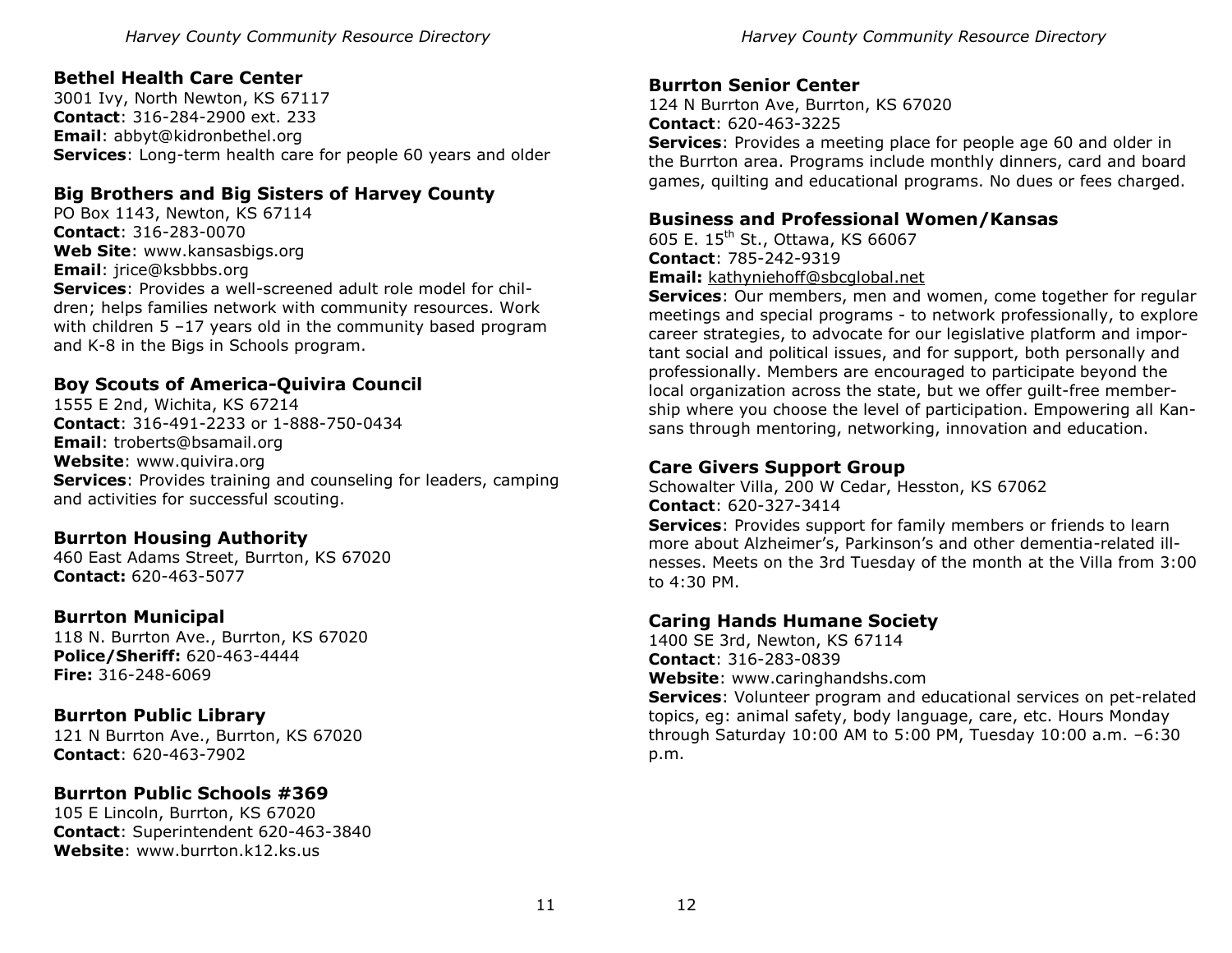#### **Caring Place**

414 N Main, Newton, KS 67114 PO Box 334 **Contact**: 316-284-9016 or 316-284-9948 **Email**: caringplace20012002@yahoo.com **Services:** Classes for social skills, budgeting, games, television, outings, exercise and more for individuals with mental illnesses. Open 6:30 pm–9:00 pm Monday, Thursday & Friday. 2:00 pm-5:00 pm Sundays.

#### **CASA, A Voice for Children, Inc**.

Harvey County Courthouse, PO Box 687, Newton, KS 67114 **Contact:** 316-284-6909 **Email:** 9thcasa.crb@gmail.com

**Services**: Trained adult volunteers speak on behalf of abused, abandoned and neglected children in court proceedings.

#### **Center for Community Support and Research**

Wichita State University, 1845 Fairmount, Box 201, Wichita, KS 67260-0034.

**Contact:** 316-978-3843 or 1-800-445-0116

**Web Site:** www.ccsr.wichita.edu

**Services**: The interdisciplinary staff works closely with individuals, non-profit organizations, state and local government, community coalitions, self-help groups, faith-based organizations, businesses and schools. CCSR services build the capacity of individuals, organizations and communities so that they can address local, regional and statewide challenges. Our service areas include leadership development, organizational capacity building, community-based consulting, research and evaluation and our Mental Health Consumer initiative.

#### **Central Homecare, Inc**

427 SE 2nd, PO Box 645, Newton, KS 67114 **Contact**: 316-283-8220 or 316-281-4205 **Email**: robertc@centralhh.org **Services**: Homecare for ill, convalescing and disabled persons, including nursing and rehabilitation services, volunteer matching, and education programs.

#### **Central Kansas Community Foundation**

301 N Main, Old Mill Plaza, Newton, KS 67114 **Contact**: 316-283-5474 **Email**: sandi@centralkansascf.org **Website**: www.centralkansascf.org

**Services**: Strengthens the services available to the entire community by developing permanent endowments and major capital gifts and by encouraging philanthropy. Annual grant making includes the KidsFUNd, the Women's Community Fund, and grants for public health initiatives.

# **Central Plains Area Agency on Aging**

2622 W Central Ave Wichita KS 67203 **Contact**: 316-660-5230 or 316-660-5153 **Services**: Provide bill paying support checkbook balancing, budgeting and utilizing trained volunteers. Call for additional assistance for persons age 60+.

#### **City of Newton Department of Community Development**

PO Box 426, Newton, KS 67114-0426 **Contact**: 316-284-6002 **Email**: tjohnson@newtonkansas.com **Website**: www.newtonkansas.com

**Services**: Provides services associated with community planning, housing development, rehabilitation programs, and related economic development activities. This department is also responsible for the City's grant writing and administration.

# **Community Play School**

Bethel College Mennonite Church, 2600 College Avenue, PO Box 364, North Newton, KS 67117 **Contact**: 316-283-3667 **Email:** cplayschool@gmail.com **Services**: Preschool, ages 2 1/2 to 5 years of age. Contact for available space. Priority enrollment for families with limited income.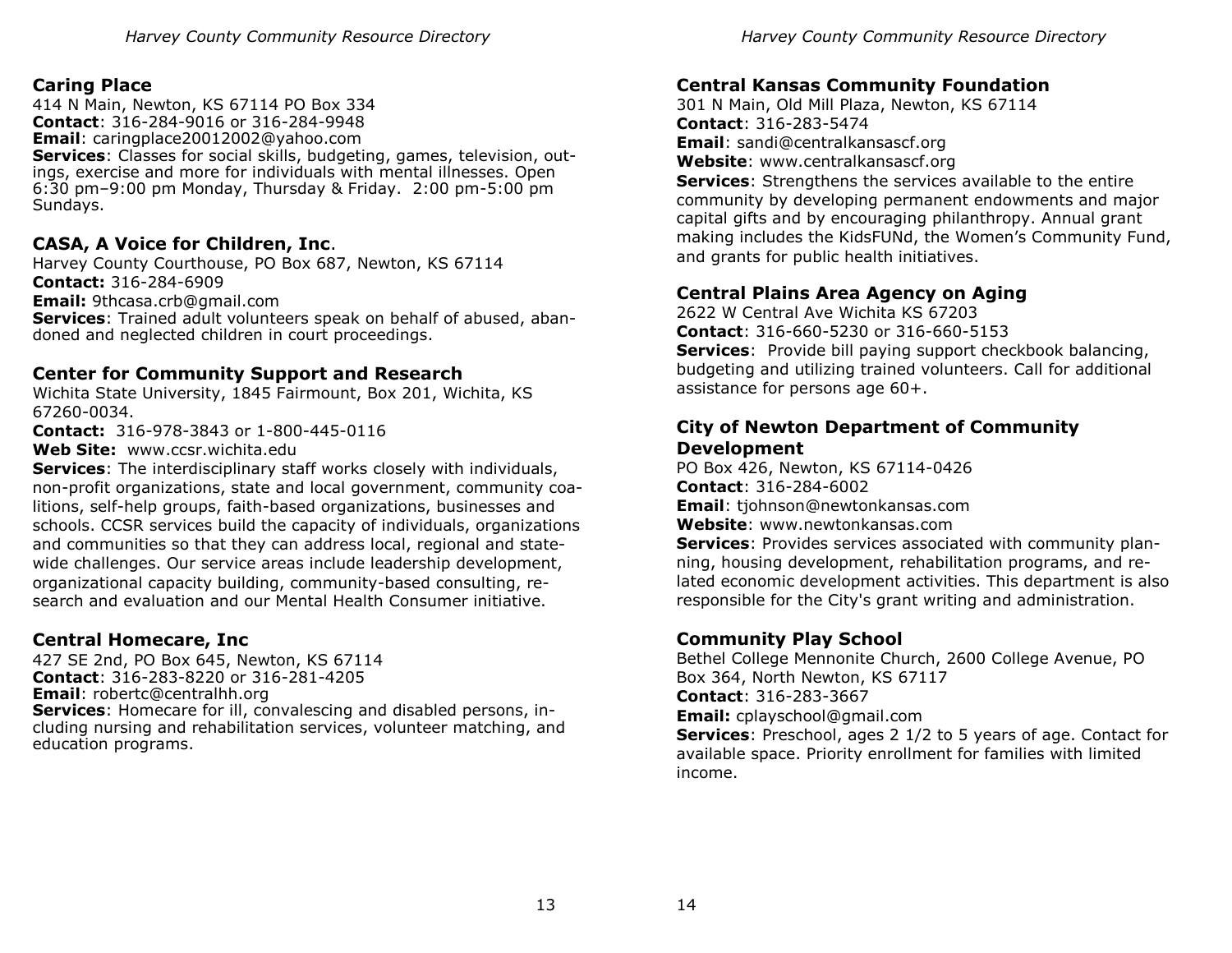# **Cooper Early Education Center**

816 Oak , Newton, KS 67114 **Contact:** 316-284-6510 or Toll Free 866-284-6510 **Website:** http://ceec-usd373-ks.schoolloop.com **Services:** Head Start, Kid Start, Special Education, Parents as Teachers, Infant Toddler Services.

# **Cottonwood Pediatrics**

700 Medical Center Drive, Suite 150, Newton, KS 67114 **Contact:** 316-283-7100 **Website:** www.cottonwoodpeds.com **Services:** Pediatric services.

# **Crime Stoppers of Harvey County**

120 E 7<sup>th</sup> St., Newton, KS 67114 **Contact**: 316-284-2400 **Services**: All calls anonymous. Reward given for information leading to an arrest and conviction of a crime.

#### **Crisis Line**

Prairie View, 1901 E 1st, Newton, KS 67114 **Contact**: Emergency Team contact person 1-800-362-0180 or 1 -800-992-6292 **Web Site:** www.prairieview.org **Services:** Crisis hotline for mental health, drug and alcohol treatment.

#### **Diabetes Support Group**

Newton Medical Center, 600 Medical Center Dr., Newton, KS 67114

**Contact**: 316-804-6147

**Web Site:** www.newtonmedicalcenter.com/events **Services**: Provides the tools needed to succeed at diabetes selfmanagement. Our experienced medical professionals can help you understand what diabetes is, how it is treated and how to live a healthy life with it. Free support group open to the public, hosted by the diabetes educators in our accredited diabetes education program at Newton Medical Center. Meetings are the first Thursday of each month at 7 p.m. in the north end of the cafeteria.

*Harvey County Community Resource Directory* 

# **Dyck Arboretum of the Plains**

177 W Hickory, Hesston, KS 67062 **Web Site:** www.dyckarboretum.org **Email:** arboretum@hesston.edu **Contact**: 620-327-8127 **Services**: Educational programming on horticulture, prairie ecology and Kansas history.

# **Eastview Counseling**

1800 North Spencer Road, Newton, KS 67114 **Contact:** 316-284-9856 **Website:** www.eastviewcounseling.com **Services:** Provides affordable therapy services tailored to meet your needs.

# **Elder Law Advice Line/ Kansas Legal Services**

200 N Broadway, Suite 500, Wichita, KS 67202 **Contact**: 316-265-9681 **Website:** www.kansaslegalservices.org **Services**: Provides legal advice, counseling, and representation primarily in public benefits, protective services, planning

for incapacity (durable powers of attorney, living wills), stopping financial, physical or psychological abuse, and consumer problems.

# **Et Cetra Shop**

619 N Main, Newton KS 67114 **Contact:** 316-283-9461 **Services:** Good used clothing, small appliances, bedding, toys, books, shoes, fabrics, kitchenware, and rug making.

# **Families Together Inc.**

3033 W. 2nd Street N. Ste. 106 Wichita, KS 67203 **Contact:** 316-945-7747 or 888-815-6364 **Website:** www.familiestogetherinc.org **Email:** Wichita@familiestogetherinc.org **Services:** The Family to Family Health and Parent Training and Information Center for the state of Kansas assists families who have children with disabilities or special health care needs navigate through the complex system of special education, health care and community resources.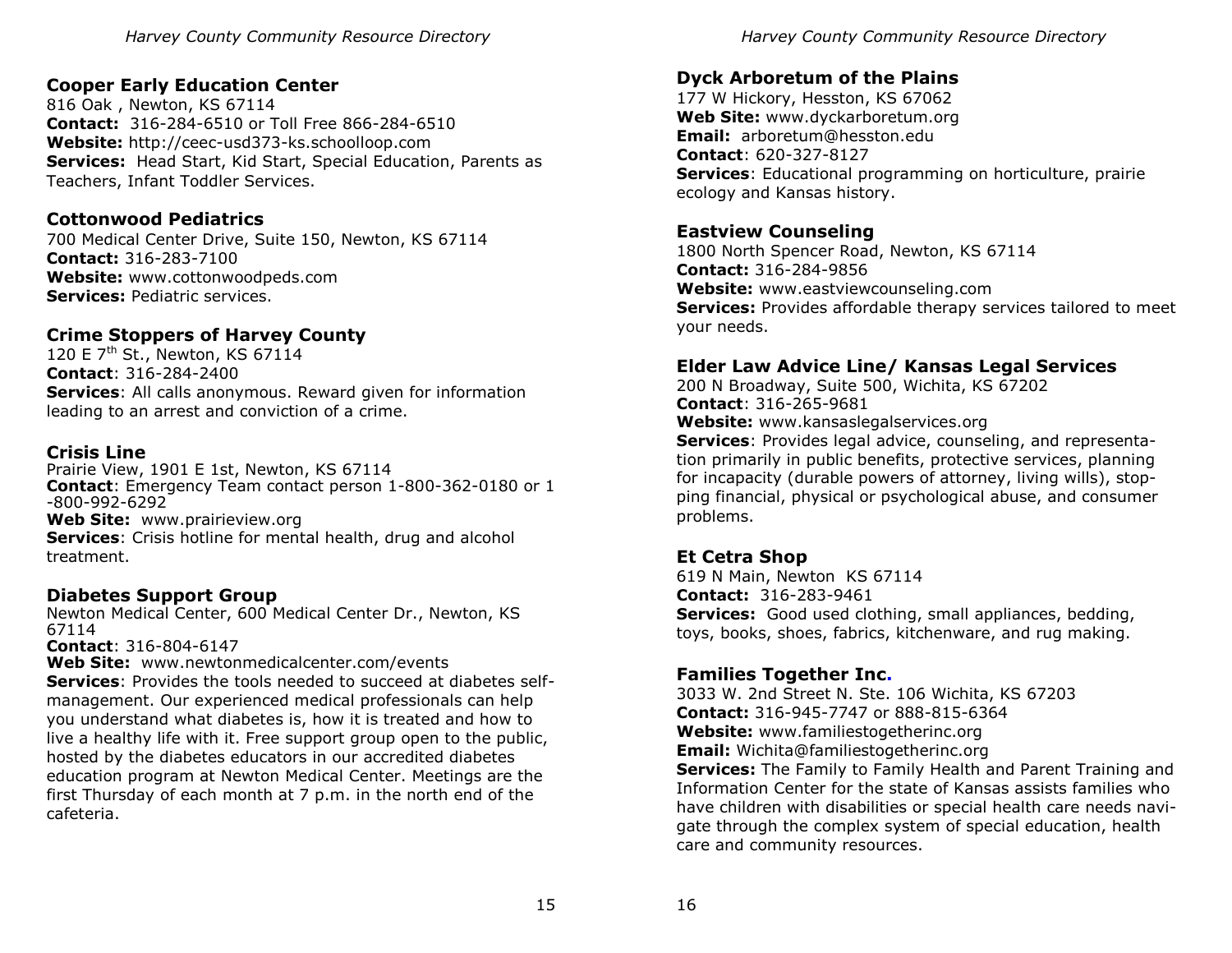# **FOCUS, Caregivers Support Group**

Presbyterian Manor, 1200 E 7th St. Newton, KS 67114 **Contact:** 316-283-5400 **Services:** This support group focuses on Family Or Caregivers Under Stress. The group meets on the third Thursday of the month. Call for information.

# **Food Ministries: First Christian Church**

102 E 1st, Newton KS 67114 **Contact:** 316-283-7531 or 316-283-0731 **Services:** Commodities 3rd Saturday of the month, 8:30-11:00 AM, with eligibility guideline.

#### **Food Ministries: The Lord's Pantry Our Lady of Guadalupe**

421 S Ash, Newton KS 67114 **Contact:** 316-283-3499 **Email:** parish@olgnewton.org **Services:** Food available on Thursdays 9:00 a.m. to 12:00 and 1:00 to 3:00 p.m. Need referral and proof of home address.

# **Girl Scouts of Kansas Heartland**

360 Lexington, Wichita, KS 67218 **Contact**: 316-684-6531 or 1-888-472-3683 **Email**: lmoore@kansasgirlscouts.org **Website**: www.kansasgirlscouts.org **Services**: Through trained adult leadership, girls K through age 17 learn to develop self-potential and values, relate to others and contribute to society. Weekly troop meetings by trained leaders, summer activities include day camps, core staff sessions and troop activities selected by individual leaders. Girls do not have to belong to a troop to participate in Girl Scout activities.

# **Good Shepherd Hospice**

500 North Main Street, Newton, KS 67114 **Contact:** 316-804-4980 **Website:** www.goodshepherdhospice.com **Services:** Hospice care.

#### **Guided Path Daycare**

502 Brookside Drive, Newton, KS 67114 **Contact:** 316-804-4558 **Services:** Childcare services.

# **Habitat for Humanity**

PO Box 1015, Newton, KS 67114 **Contact**: 316-283-8946 **Email:** marcene@midlandnb.com **Website**: www.habitat.org **Services**: Builds new houses and finds eligible families to live in them.

#### **Halstead-Bentley Public Schools #440**

520 W 6th, Halstead, KS 67056 **Contact**: Administration 316-835-2641 **Website**: www.usd440.com

# **Halstead Chamber of Commerce**

PO Box 328, Halstead, KS 67056 **Contact**: 316-835-2235 **Email**: chamber@discoverhalstead.com **Website:** http://www.discoverhalstead.com

# **Halstead Housing Authority**

815 W 6th, Halstead, KS 67056 **Contact**: 316-835-2026 **Email**: housing@halstead.kscoxmail.com **Services**: Two and three-bedroom public housing (one and twobedroom for handicapped) and elderly housing (one-bedroom).

#### **Halstead Municipal**

303 Main Street, Halstead, KS 67056 **Website:** www.halsteadks.com **Police/Sheriff:** 316-835-2266 **Fire:** 316-835-3381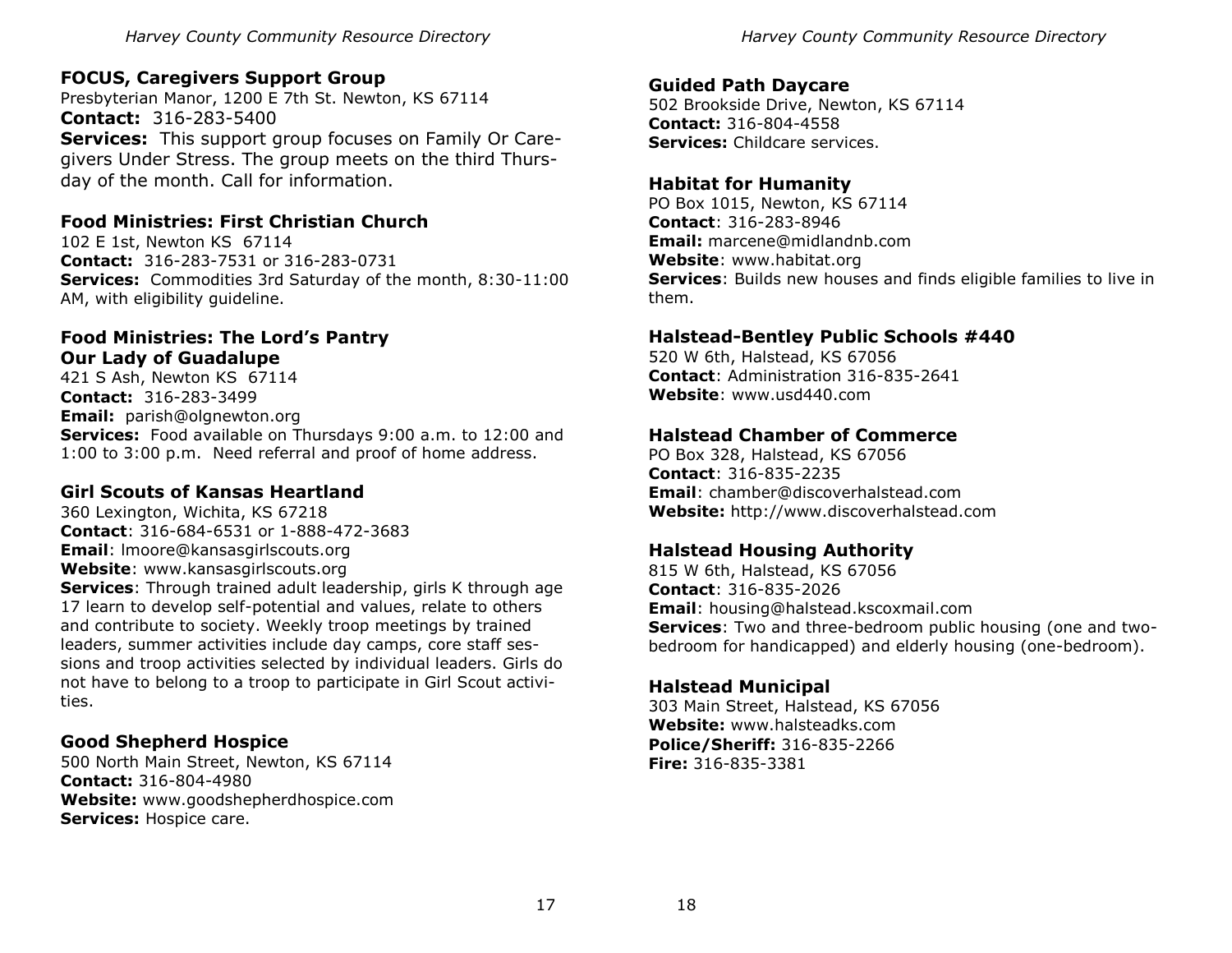# **Halstead Place Assisted Living**

715 W. 6th, Halstead, KS 67056 **Contact**: 316-830-2424 **Services**: Community home attendant program, respite/ hospitality rooms, and adult day care.

# **Halstead Public Library**

264 Main, Halstead, KS 67056 **Contact**: 316-835-2170

# **Halstead Senior Citizens Center**

523 Poplar, Halstead, KS 67056 **Contact**: 316-835-2283 **Services**: Dominoes, cards, games, sing-a-long, dinner out one night each month with transportation provided. Call for times and other information.

# **Harry Hynes Memorial Hospice**

606 N. Main St., Newton, KS 67114 **Contact:** 316-283-1103 **Website:** www.hynesmemorial.org

**Services:** Offers a comprehensive, coordinated program of services to terminally ill patients and their families in private residences, nursing homes, and inpatient settings. Physical, emotional, social, and spiritual care are available from a team under the direction of the patient's physician.

# **Harvey County Department on Aging**

Harvey County Courthouse, PO Box 687, Newton, KS 67114- 0687

#### **Contact**: 316-284-6882

**Services**: Information and assistance for adults 60 and over including: Alzheimer's and caregiver's support, minor home repair, senior center information, transportation and volunteer programs with the purpose of maintaining wellness and independence.

# **Harvey County Domestic Violence/ Sexual Assault Task Force, Inc**

Harvey County Courthouse 800 N. Main, Ste 104 Newton, Ks 67114

**Contact**: 316-284-6920, 24-hour crisis line: 316-283-0350 **Website:** www.harveycodvsa.org

**Email:** janj@dvsainc.org

**Services**: All services are free of charge. Immediate crisis intervention, protection from abuse and stalking orders, emergency shelter, court and medical advocacy, 24-hour crisis line, advocate counseling for victims and their families.

#### **Harvey County Economic Development Council, Inc.**

500 Main, Newton, KS 67114, PO Box 82 **Contact**: 316-283-6033 or 1-800-648-7759 **Fax:** 316-283-8732 **Email:** info@harveycoedc.org **Website:** www.harveycoedc.org **Services:** Economic development organization for Harvey County. Specializes in industrial expansion and recruitment.

# **Harvey County Emergency Management**

120 E 7<sup>th</sup> St., Newton, KS 67114 **Contact**: 316-284-6910 **Email**: lbuller@harveycounty.com

**Services**: Coordination of agencies, organizations and volunteer groups to provide services in disasters (tornadoes, floods, plane crashes, hazardous material incidents, major fires, winter storms, missing people, bomb threats and evacuations). Helps develop disaster plans for nursing homes, hospitals, schools, businesses and industries.

# **Harvey County Health Department**

316 Oak, Newton, KS 67114 **Contact**: 316-283-1637 or 1-800-414-4244 **WIC/Fax**: 316-283-0057 **Email**: lredington@harveycounty.com **Website**: www.harveycounty.com (department-Health) **Services**: Child and adult immunizations, supplemental food program for women, infants & children (WIC), ...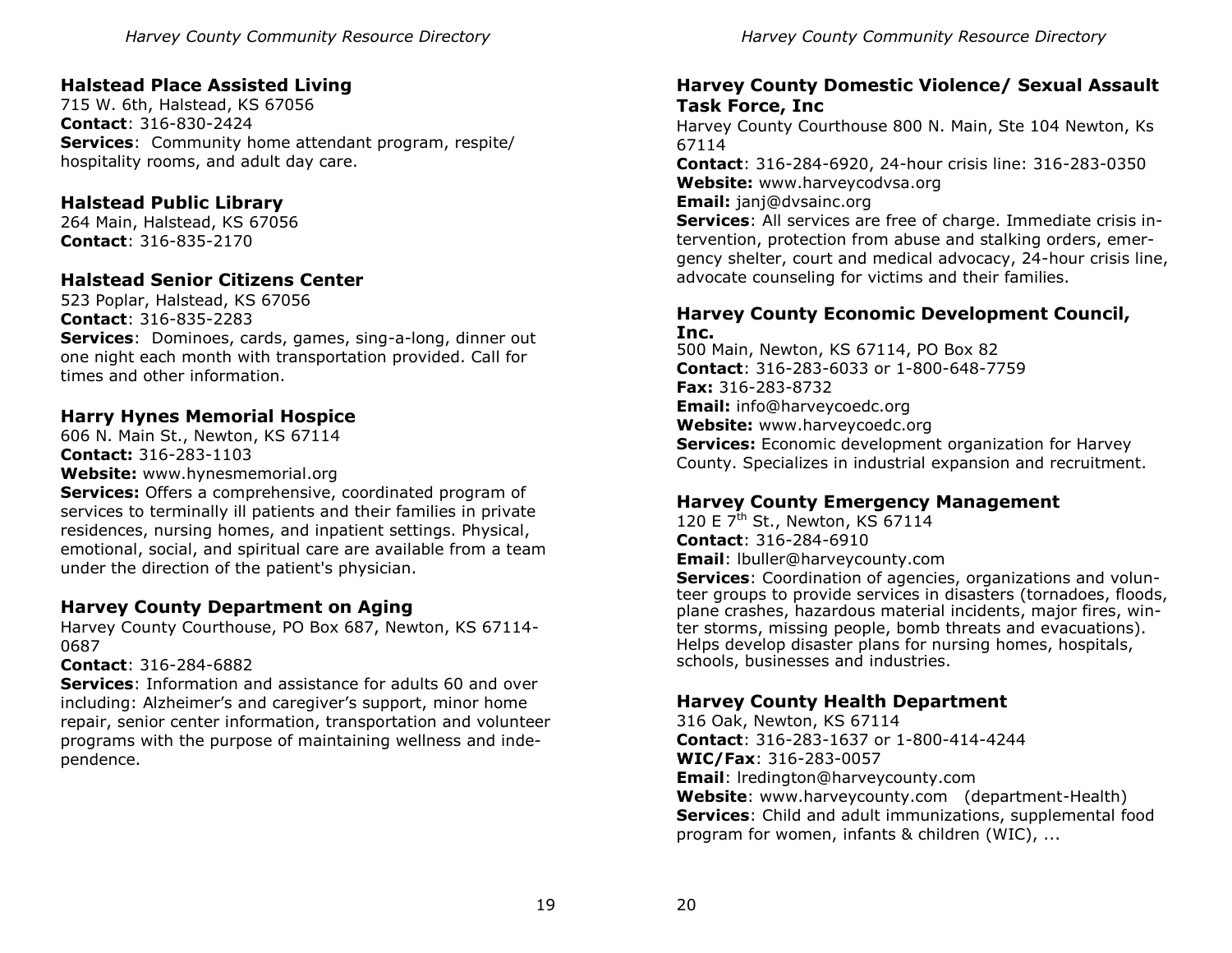child health assessments for school, day care and Head Start, family planning, reproductive health, health physicals, contraception and STD education and counseling for males and females, prenatal support services, pregnancy testing, water testing, private sewer system consulting, lead testing, sickle cell testing, child care licensing, child seat fitting station, emergency preparedness, well child physicals, Healthy Harvey Coalition, worksite wellness information, Healthy Start Home Visitor Outreach, breastfeeding support services (classes/ pump rentals).

# **Harvey County Homeless Shelter**

209 E. Broadway, Newton, KS 67114 P.O. Box 978, Newton, KS 67114 **Contact**: 316-283-7711 **Email:** info@hchs-ks.com or james@hchs-ks.com **Services:** Emergency housing for individuals or families in order to allow them to seek employment and find housing. Provides homemade evening meals, quick breakfasts, sack lunches, beds and showers.

# **Harvey County Infant/Toddler Program**

Cooper Early Education Center, 816 Oak, Newton, KS 67114 **Contact:** 316-284-6510 or Toll free: 1-866-2894-6510 **Website:** http://www.newton.k12.ks.us/sch/eecc/ infant\_toddler.html **Services:** Provides early intervention services to any family

with a child, birth to three years, who is developmentally delayed or has an identifiable disability.

# **Harvey County Learning Center**

1025 Washington, Newton, KS 67114 **Contact**: 316-804-7140 **Website:** http://www.ihigh.com/school27035/ **Email:** jenih@essdack.org **Services:** Skills based High school diploma completion center and workplace enhancement program. Learning Center has a certified career development mentor to guide students though the career exploration process.

# **Harvey County Retired and Senior Volunteer Program (RSVP) and Harvey County Volunteer Program (HCVP)**

Harvey County Courthouse, 800 N Main, Newton, KS 67114 **Contact**: 316-284-6881 or 316-284-6880 TDD (for disabled) use Kansas Relay Center, 800-766-3777 **Email:** mspires@harveycounty.com

**Services**: Recruitment and placement of volunteers in non-profit agencies and organizations to meet the needs of the community. Assist non-profit agencies and organizations in developing their volunteer programs. The RSVP program is under the National Senior Service Corps of the Corporation for National Service and is sponsored by Harvey County. HCVP is sponsored by Harvey County United Way.

# **Harvey County Sheriff**

Harvey County Courthouse, Newton, KS 67114 **Contact**: Detention Center 316-284-6959 Emergency 911, Ambulance 316-284-6060, Other calls 316-284- 6960

# **Harvey County Special Education Cooperative**

**Contact:** Director 316-284-6580

**Email:** mneuenschwander@newton.k12.ks.us **Services**: Special education and related services to individuals with disabilities from birth to age 21 or program completion. Special instruction designed for children who qualify under state and federal guidelines. Screening and evaluation clinics for preschool children are available.

# **Harvey County United Way**

103 E Broadway, Newton, KS 67114 **Contact**: 316-283-7101 or 211 **Email**: harveyunitedway@gmail.com

**Website**: www.211kansas.org or www.harveyunitedway.org **Services**: Identifying needs within the community and finding ways to meet those needs. Primarily funding for United Way Partner Organizations, information and referral services for residents in need. Facilitating Community Impact projects and programs. 211 Kansas website lists thousands of nonprofit, government, and human services across Kansas, including programs not funded by United Way. Find help or volunteer.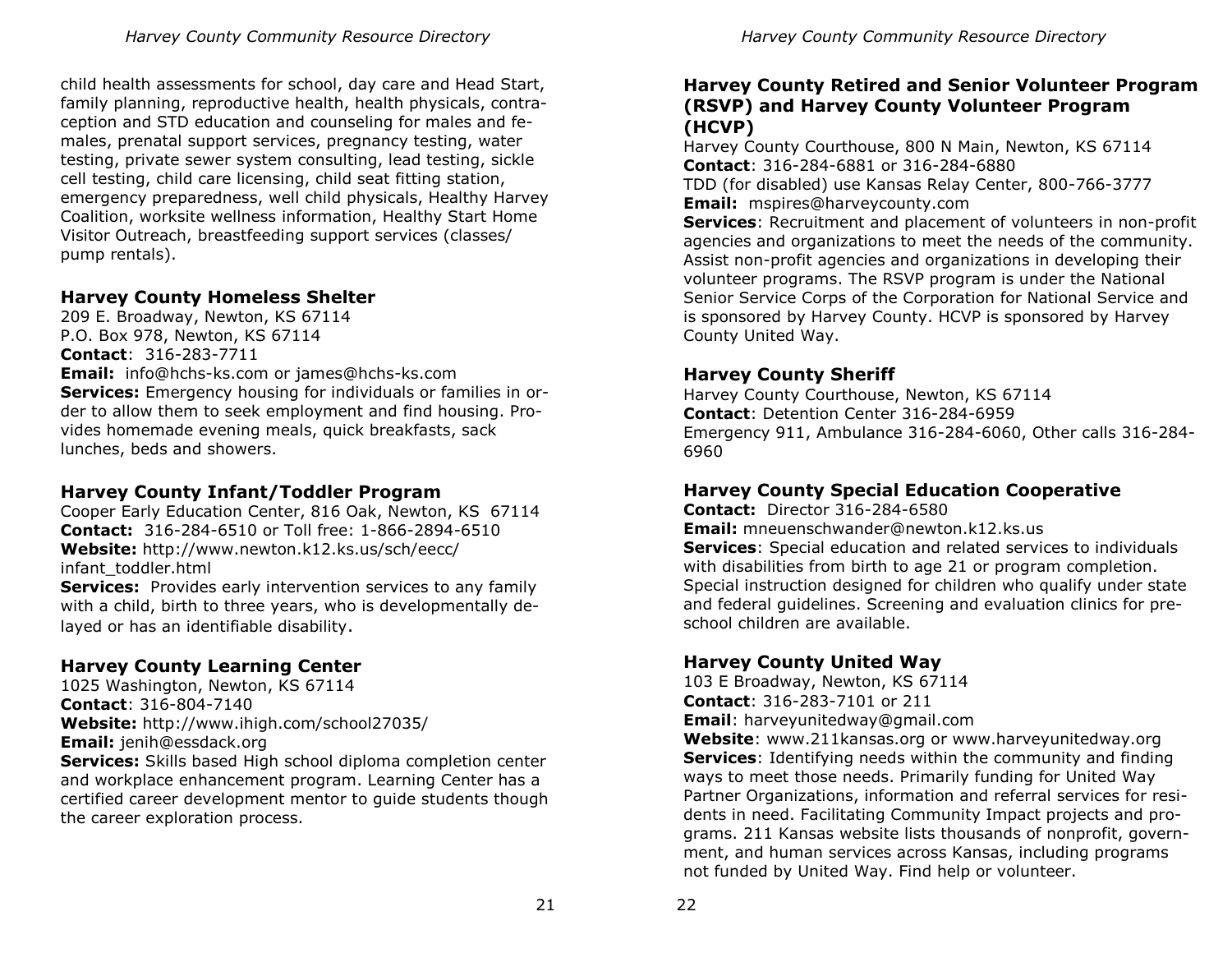# **Harvey County "Wildcats" Special Olympics Program**

1109 Columbus, Newton, KS 67114 **Contact**: 316-727-4770 or 316-217-4388 **Email**: hcso@sbcglobal.net **Website:** www.harveycowildcats.com

**Services**: Harvey County Special Olympics offers year round sports training and athletic competition for individuals age 8 and up with intellectual disabilities. All sports are designed so that athletes of all skill levels can be successful.

# **Harvey Interurban**

Harvey County Courthouse, PO Box 687, Newton, KS 67114 **Contact**: 316-284-6802 or 1-866-680-6802 **Email**: transportation@harveycounty.com **Website**: www.harveyinterurban.com **Services**: The Harvey Interurban provides transportation for citizens of Harvey County. The buses and minivans are equipped with wheelchair lifts. The Interurban sends out monthly trip calendars which include shopping in Wichita, Newton, and Hutchinson as well as special events and medical trips.

#### **Harvey-Marion County Community Developmental Disability Organization (CDDO)**

500 North Main St, Suite 204 **Contact:** 316 283-7997 **Services:** CDDO is your entry to the local provider network for services. Call to request an application packet. Case management, respite care, supportive home care, adult day, residential, and personal assistant services for children and

adults with qualified developmental disabilities.

# **Head Start Halstead Center**

221 W 6<sup>th</sup>, Halstead, KS 67056 **Contact**: 316-835-2275

**Services**:Services are full day, full year for children 3 to 5 years old. Provides health, dental education, social, nutrition, mental health, disability services and nutritional meals and snacks. Call to see if you qualify.

# **Head Start Newton Center**

Cooper Early Education Center, 816 Oak, Newton, KS 67114 **Contact**: 316-284-6510

**Services**: Free Preschool program for children 3 to 5 years old, that are income eligible and disabled. Provides health, dental education, social, nutrition, mental health, disability services, and nutritional meals and snacks. Call to see if you qualify.

#### **Health Ministries of Harvey County, Inc.**

209 S Pine, Newton, KS 67114 **Contact**: 316-283-6103

**Email**: director@healthministriesclinic.org

**Services**: Community–supported, Christian clinic. Offers basic medical and dental services care for low-income residents of Harvey, Marion, McPherson, and Butler counties who have no health insurance. Bring proof of income to use sliding fee scale. Professional medical staff provide diagnosis, treatment, lab, minor surgery, medication assistance, health management, health screening. Some mental health and dental services. Can work with any insurance. Spanish and low German spoken.

# **Heart to Heart Child Advocacy Center**

720 N. Main Street, Newton, KS 67114 **Contact**: 316-804-4603 **Email**: director@hearttoheartcac.com **Web Site:** hearttoheartcac.com

**Services**:Forensic interviewing and advocacy for abused children by specially trained staff. Multidisciplinary team includes DCF, law enforcement, mental health professionals, prosecutors, police chaplain and school counselors. Heart to Heart CAC is nationally accredited.

# **Heartland Pregnancy Care Center**

1027 Washington, Suite D, Newton, KS 67114 **Contact**: 316-283-7333 **Email**: info@heartlandpcc.com **Website:** www.heartlandpcc.com

**Services**: Offers caring and supportive alternatives other than abortion, to women facing unexpected or crisis pregnancies. Pregnancy tests, maternity and baby clothing, helps with community referrals. Confidential counseling.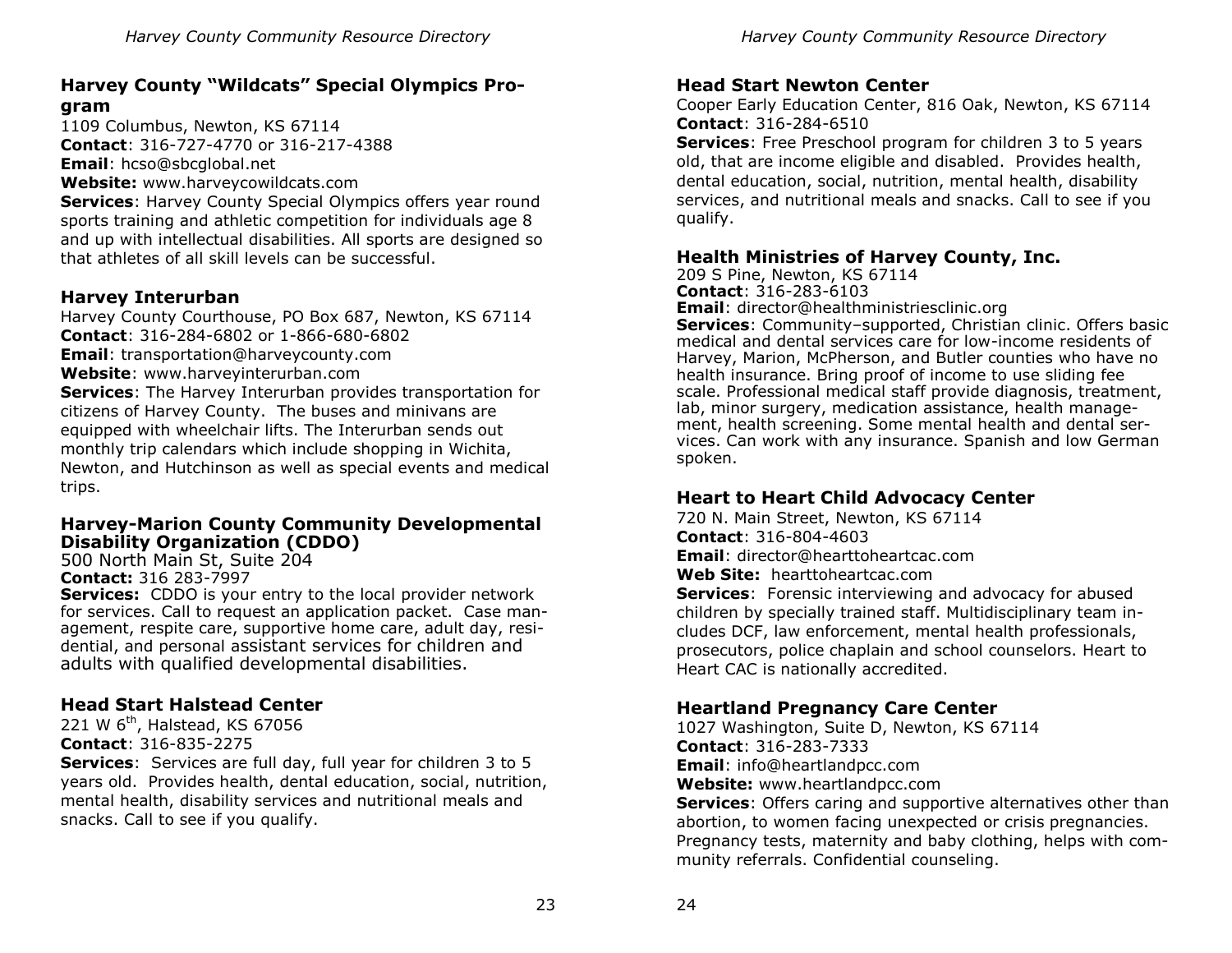#### **Hesston Area Senior Center**

108 E Randall, PO Box 722, Hesston, KS 67062 **Contact**: 620-327-5099 **Services**: Tuesday morning coffee at 8:30 AM. Potluck dinners, meeting and entertainment on 4th Monday; Singing Seniors 1st and 3rd Tuesday, 6:30 PM, games 2nd Thursday, 1:30 PM and 3rd Thursday, 7:00 PM; community breakfast 1st Saturday, 7:30 to 9:30 AM.

#### **Hesston Cancer Support Group**

Hesston Mennonite Church, 309 S Main St., Hesston, KS 67062

**Contact**: 316-682-7400

**Services**: Support group is open to cancer patients, their friends, families and care givers. Meetings are the first Tuesday of the month at 7:00. Call for additional information.

# **Hesston Chamber of Commerce**

115 E Smith, PO Box 669, Hesston, KS 67062 **Contact**: 620-327-4102 **Fax**: 620-327-4595 **Email**: chamber@hesstonks.org **Website**: www.hesstonks.org

**Services:** Providing leadership for economic growth, prosperity, and quality of life for the people of the Hesston area. The Hesston Chamber of Commerce exists for the advancement of the commercial, industrial, civic, agricultural and general interests of the Hesston community and its trade area.

# **Hesston College**

PO Box 3000, Hesston, KS 67062 **Contact**: 620-327-4221 **Website**: www.hesston.edu

**Services**: A two-year college offering curricula for students interested in the first two years of a liberal arts program, various pre-professional programs, and other fields of study requiring four-year degrees. Programs are offered in advanced computer technology, aviation, business, early childhood education, nursing, Bible, youth ministry and pastoral ministries.

*Harvey County Community Resource Directory* 

#### **Hesston College Preschool**

Hesston College, 325 S College Dr., Hesston, KS 67062 **Contact**: 620-327-8156 **Services**: Preschool program for ages 3-5.

#### **Hesston Community Child Care**

441 Neufeld Dr., Hesston, KS 67062 **Contact**: 620-327-3775 **Website**: www.hesstonchildcare.org **Services**: Quality care provided for children age six weeks through 12 years. Provides a creative, secure and healthy environment for children to develop their overall skills and selfconcept. Daily intergenerational interactions are residents of Schowalter Villa. Summer program for school age children.

#### **Hesston Municipal**

444 North Lancaster, Hesston, KS 67062 **Website:** www.hesstonks.org **Police/Sheriff:** 620-327-2020 **Fire:** 620-327-4412

# **Hesston Public Library**

300 N. Main St., Hesston, KS 67062 **Contact**: 620-327-4666 **Fax**: 620-327-4459 **Website:** hesstonpubliclibrary.com

# **Hesston Public Schools #460**

150 N Ridge Rd., Hesston, KS 67062 **Contact**: Administration Office 620-327-4931 **Website**: www.hesstonschools.org

#### **Hesston Recreation Commission**

200 Ridge Rd., Hesston, KS 67062 **Contact**: 620-327-2989 **Website**: www.hrce.org **Services**: Swimming classes, park reservations and more. Call for details.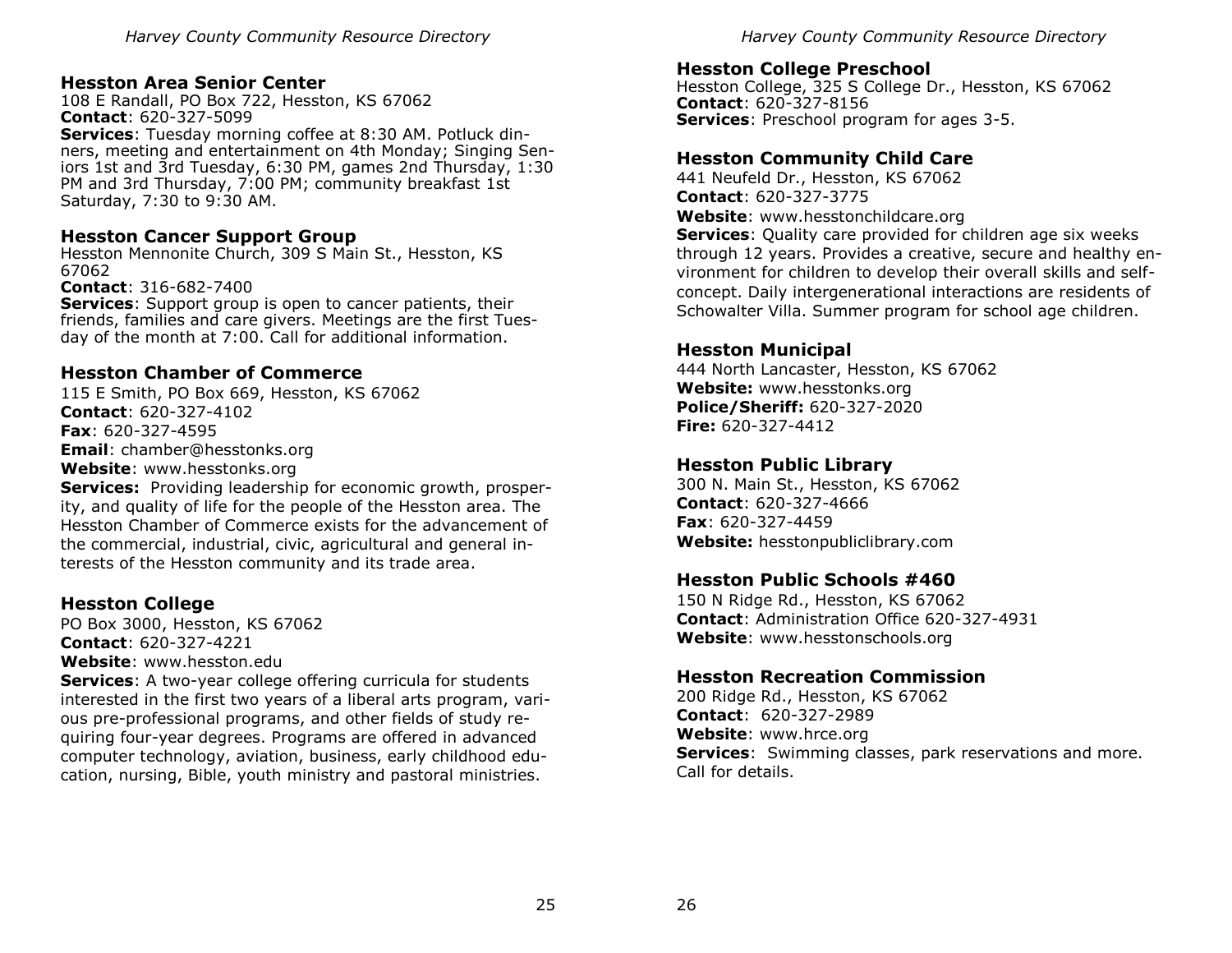# **Hesston Resource Center**

123 N Main, Hesston, KS 67062 **Contact**: 620-327-2729 **Services**: A referral and education agency serving emergency needs and serves as a job center. Offers assistance for utilities, food, gas and other needs. Distributes government commodities. Open 10:00-12:00 Monday, Wednesday and Thursday the first three weeks of the month.

# **Hesston Wellness Center**

701 S Main, Hesston, KS 67062 **Contact**: 620-327-2323

**Website**: www.schowalter-villa.org Hesston Wellness Center **Services**:Exercise room, heated indoor pool, aerobic classes, and trained fitness consultants– all open to the community. Home of the Water's Edge Restaurant.

# **Hickory Homes**

175 W Hickory, Hesston, KS 67062 **Contact**: 620-327-3790 **Services**: Low-income rental housing, government subsidies. Age 62 and older, and/or disabled.

# **Home Educators Association (HEA)**

**Contact**: 316-282-2311 **E-mail:** heainfo.newton@gmail.com **Website:** https://sites.google.com/site/newtonhea **Services**: Organized to encourage and support parents who are personally taking responsibility for their children's education. Activities and resources include: library, weekly e-mail, co-op classes 8 –12, some field trips, and sports program. Membership and guidelines.

# **Hope Home Repair, Inc**

2100 N Anderson, Newton, KS 67114 **Contact:** 316-284-1011

**Services:** Assist with referrals to funding programs for home repairs necessary to improve safety, provide home modifications for handicapped/low-income, and seniors. Volunteers are used when available.

*Harvey County Community Resource Directory* 

# **Hospice Care of Kansas, LLC**

301 N. Main, Newton, KS 67114 **Contact**: 316-283-2116 or 1-877-877-2385 **Website:** www.hospicecareofkansas.com/ **Services**: Team of local professionals and volunteers who are committed to providing care in the home, independent living centers, assisted living and long term facility. Services continue in hospital for authorized medical emergencies.

#### **Hutchinson Community College Adult Learning Center/ Newton Campus**

203 E. Broadway, Axtell Educational Building, Newton, KS 67114

**Contact**: GED: 620-665-8004, College Classes: 316-283- 7000 or 866-503-0966

**Email:** GED info: reida@hutchcc.edu, College info: newton@hutchcc.edu

**Website**: www.hutchcc.edu

**Services**: Classroom and online GED preparation courses, English as a Second Language, basic skills development, transition to college and training programs for enrolled learners. A full schedule of classes offered in Newton for students seeking a degree as well as personal enrichment. Customized training is also available. Advising is available as well as tutoring, a full service bookstore and financial aid. Contact us for current schedule of classes.

# **Kansas Christian Home Retirement Center**

1035 SE 3rd, Newton, KS 67114 **Contact**: 316-283-6600 **Webstie:** www.kschristianhome.org/

**Services**: Full range of activities and services including chaplain services, beauty and barber shop services, full-time social worker, consultant services provided by a dietitian, pharmacist, physical, occupational and speech therapists, audiologist, dentist, and intergenerational programs for elderly.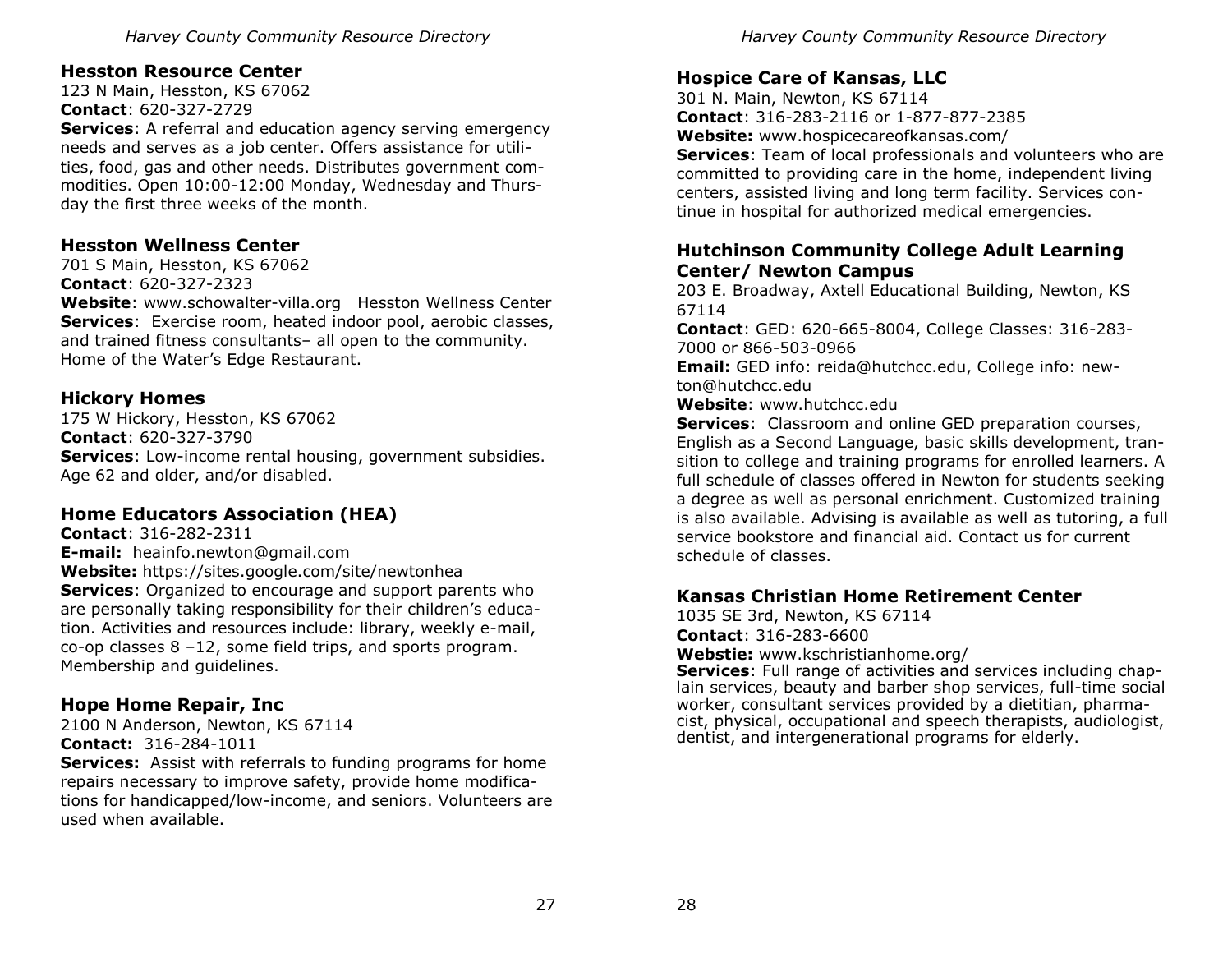# **Kansas Department for Children and Families**

411 Washington Road, Newton, KS 67114 **Contact**: 316-283-3015 **Website**: www.dcf.ks.gov **Services**: Child Support Services- 1-888-757-2445 Cash, Food Assistance, Medical, Child Care, Work Programs-316-283-3015 Prevention and Protection Services- 316-283-3015 Rehabilitation Services- 620-663-5731

# **Kansas Dystonia Support Group**

Harvey County Educational Chapter Contact: 316-282-0392 or 847-679-7338 **Services**:Advanced research into investigation sponsoring patient and family support and awareness groups. Neurologist/physicians encouraged to inquire. Call for meeting times.

# **Kansas Housing and Credit Counseling, Inc.**

**Contact:** 1-800-383-0217 **Email:** hcci@hcci-ks.org **Website:** www.hcci-ks.org **Services:** Landlord/tenant rights' answer source. HCCI hosts a variety of classes covering topics like bankruptcy, general finance and buying a home.

#### **Kansas Institute for Peace and Conflict Resolution (KIPCOR) at Bethel College**

2515 College Ave / PO Box 276, North Newton KS 67117 **Contact:** 316-284-5217 **Email**: kipcor@bethelks.edu **Website**: www.kipcor.org

# **Community Mediation Center (CMC)**

**Contact:** 316-284-5829 **Email:** bschmidt@bethelks.edu **Website:** www.kipcor.org

**Services:** CMC helps people resolve their own conflicts through discussion, negotiation, and problem solving with the assistance of an unbiased mediator. Mediation can be used for any conflicts including disputes between parents about child custody and other parenting issues as well as between neighbors, family members, senior citizens, landlords, etc.

# **Kansas Institute for Peace and Conflict Resolution (KIPCOR) at Bethel College**

**Education and Training**

**Contact:** 316-284-5882 **Email:** kzerger@bethelks.edu

**Website:** www.kipcor.org

**Services:** KIPCOR offers mediation and conflict resolution trainings on a cyclical basis and others are designed to meet specific needs, with all trainings conducted by state approved mediation trainers.

#### **Congregational Ministries and Organizational Health**

**Contact:** 316-284-5217 **Email:** gflory@bethelks.edu

**Website:** www.kipcor.org

**Services:** This program offers consultation and training to develop strong congregations and organizations through healthy decision making models. It helps to develop a clear vision and purpose utilizing an appreciative approach, and provides thirdparty interventions in situations of high conflict.

# **Great Plains Consensus Council (GPCC)**

**Contact:** 316-284-5217 or 785-550-9105 **Email:** gflory@bethelks.edu or kgrotewiel@sunflower.com **Website:** www.kipcor.org

**Services:** GPCC was established to provide consensus building in public policy work, including intervention in public disputes, facilitation of public dialogue, and training governmental entities and others in these areas.

# **Kansas Learning Center for Health**

505 Main, Halstead, KS 67056 **Contact**: 316-835-2662 or 1-800-789-2124 **Website**: www.learningcenter.org

**Services**: Health education for school classes pre-kindergarten through high school; health activities and workshops for college: elementary and secondary education majors; continuing education for teachers pre-K through Jr. high, nurses, social workers, parenting programs, Girl & Boy Scout badge workshops, and community programs as requested. Reservations required.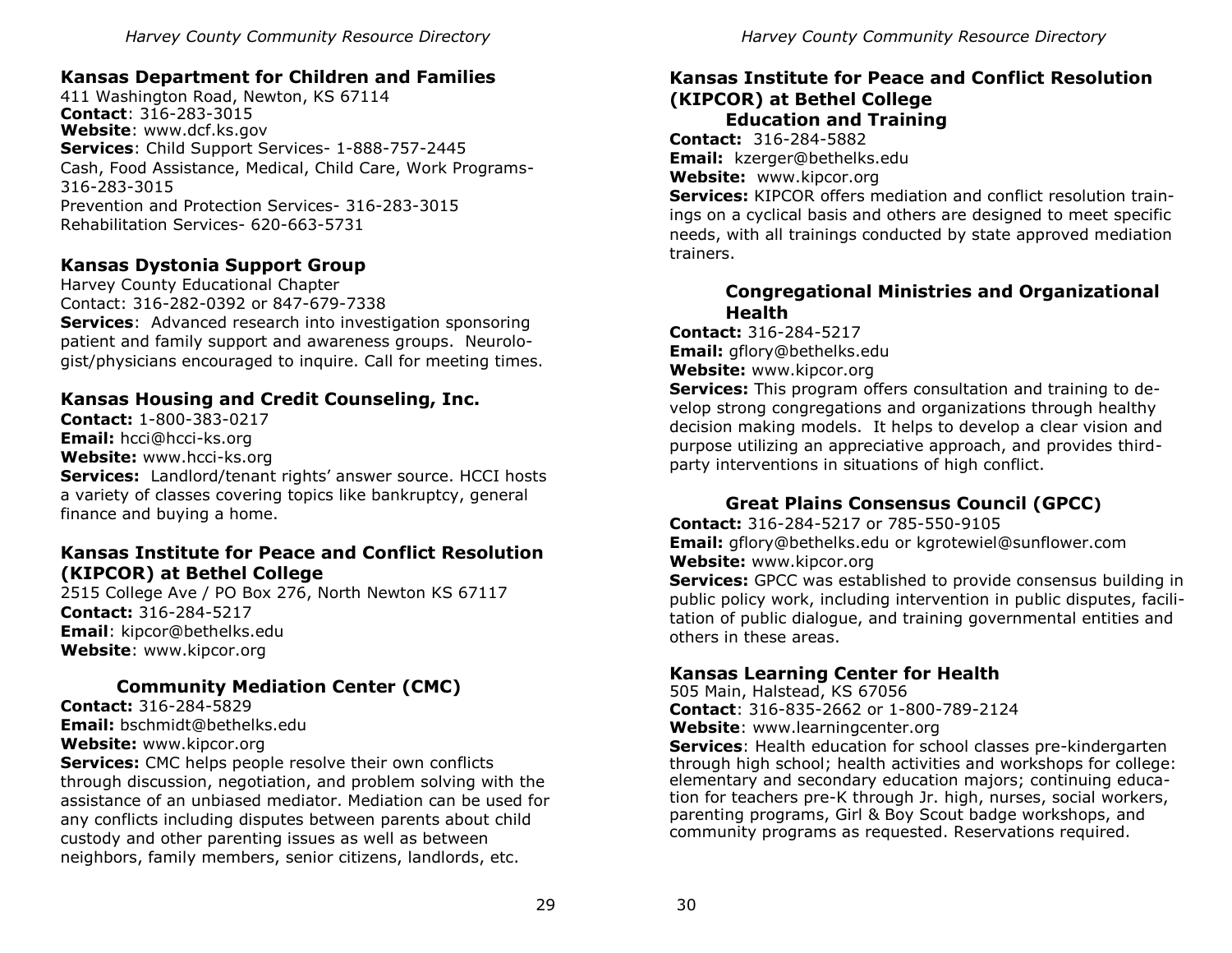# **Kansas Legal Services**

340 S Broadway, 2nd floor, Wichita, KS 67202 **Contact**: 316-265-9681 **Elder Hot Line:** 1-888-353-5337 or 316-265-2252 **Senior Citizens Law Project:** 316-265-9681

**Fax**: 316-265-5902 **Website**: www.kansaslegalservices.org **Services**: A state-wide program provides free or low cost legal information and referral services.

# **Kid Start**

Cooper Early Education Center, 816 Oak, Newton, KS 67114 **Contact**: 316-284-6510 or Toll free: 1-866-284-6510 **Services**: Works with Newton Public Schools to serve 3-5 year old at risk students in a half day preschool. Families must live in Newton School District and meet criteria.

# **K-State Research and Extension Service**

Harvey County Courthouse, PO Box 583, Newton, KS 67114 **Contact**: 316-284-6930

**Website**: www.harvey.ksu.edu

**Services**: Agriculture, livestock, crops, environmental quality and integrated resource management, 4-H and youth, family consumer sciences and community development, foods and nutrition, clothing and textiles, family resources and water quality, and horticulture (lawns, gardens, master gardener, farmer's Market).

# **Kidron Bethel Retirement Services, Inc.**

3001 Ivy Dr., North Newton, KS 67117 **Contact**: 316-284-2900 ext. 225 **Web Site:** www.kidronbethel.org **Services**: Condominium duplexes for sale, apartments and assisted-living apartments for rent, long-term nursing, intermediate care facility for elderly, subsidized apartment for low-rent for low to moderate income elderly.

# **Kidron Bethel Village**

3001 Ivy, North Newton, KS 67117 **Contact**: 316-284-2900 ext. 225

**Services**: Independent living apartments and town homes for adults age 62 and over. Skilled health care and wellness center. Subsidized rental housing for low and moderate income.

*Harvey County Community Resource Directory* 

# **La Leche League of Harvey County (la lay chay)**

**Contact**: Pat Olson 316-283-2755 or Cheryl Peachy-Stoner 620-327-4401

**Services**: Offers education, information and encouragement through personal help to those women who want to nurse their babies. Meetings feature open-ended discussions concerning the practical, physical and psychological aspects of breastfeeding and related aspects of parenting on 3rd Tuesday 7:15 PM at Shalom Mennonite Church Newton.

# **Latchkey USD #373**

**Office:** Sunset Elementary School 619 Boyd, Newton, KS 67114 **Locations**: South Breeze, Northridge, Slate Creek, and Sunset Elementary Schools. **Contact**: 316-284-6570 Ext. 317 **Webstie:** http://usd373-ks.schoolloop.com/latchkey **Email:** jlester@newton.k12.ks.us **Services**: School age care before and after school and summer.

# **Leukemia Society of America/Support Group**

300 N Main, Suite 300, Wichita, KS 67202 **Contact**: 316-266-4050 or 1-800-779-2417 **Email**: jennifer.bitner@lls.org **Website**: www.lls.org **Services**: Support groups, some financial support for blood cancers. Call for more information.

# **Lincoln Park Apartments**

400 W 6th, Newton, KS 67114 **Contact**: 316-281-9323 **Services**: Affordable living for those age 55+.

#### **Little Hands Childcare**

717 North Meridian Road, Newton, KS 67114 **Contact:** 316-284-2408 **Services:** Childcare services.

#### **Low Vision Support Group**

500 W Bluestem, North Newton, KS 67117 **Contact:** 316-284-2900 **Services:** Meets monthly at Kidron Bethel Community Room. Call for further information.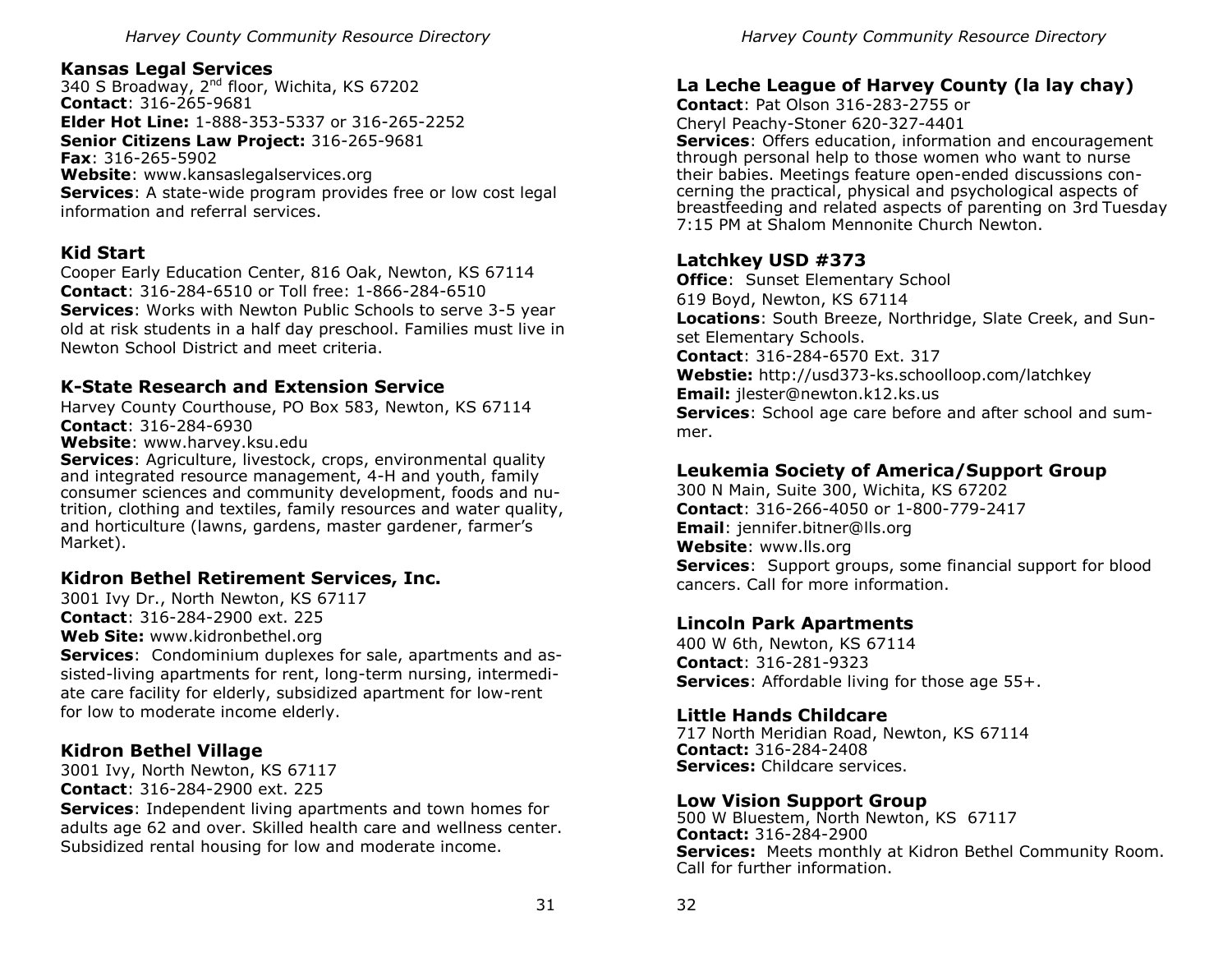# **Maple Ridge Apartments**

400 Maple Ridge Rd., Hesston, KS 67062 **Contact**: 620-327-2001 **Services**: Affordable housing for families available to those who qualify.

# **McPherson Family Life Center, Inc.**

401 E. Kansas, McPherson, KS 67460 **Contact**: 620-241-6603 **Email**: info@macfamilylife.org **Website**: www.macfamilylife.org **Services**: Devoted to improving the quality of family life and preventing family breakdown through total family involvement in family education classes and counseling.

#### **Meadowlark Housing**

110 Columbus Avenue, Newton, KS 67114 **Contact:** 316-284-0161 **Services:** Retirement and assisted living facility.

#### **Meals on Wheels**

122 E 6<sup>th</sup> St., Newton, KS 67114 **Contact:** 316-283-3500 **Email:** tkovac-nmow@sbcglobal.net **Services:** Serves hot noon meal in Newton & North Newton to those 60 years and older, homebound and physically and/or mentally unable to prepare meals.

# **Mennonite Housing Rehabilitation**

2141 N Topeka, Wichita, KS 67214 **Contact**: 316-942-1179 **Website**: www.mhrsi.org **Services**: Rehabilitation, minor home repair to those eligible; installation of safety equipment and ramps. Affordable housing, rural and city development.

# **Mid-Kansas Community Action Program (MID KS-CAP)**

33 116 E. W 6th St., Newton, KS 67114 **Contact**: 316-217-2503 **E-mail** lstansbury@mid-capinc.org **Services**: VITA tax preparation, CAP Care Case Management, housing assistance and resource referrals.

*Harvey County Community Resource Directory* 

# **Mid-Kansas Family Practice**

705 E Randall St, Hesston, KS 67062 **Contact:** 620-327-2440 **Email**: mkfphesston@yahoo.com

#### **Mirror, Inc. (Prevention and Wellness Services)**

130 E 5<sup>th</sup> St., Newton, KS 67114 **Contact**: 316-283-6743 **Email**: jverbeckmoes@mirrorinc.org or jgilbert@mirrorinc.org **Services**: Alcohol/drug treatment for youth and adults. Evaluation and assessment, Alcohol/Drug Information, School, outpatient counseling and residential services. Mirror's Prevention and Wellness component provides prevention-based activities, technical assistance and training in Harvey County and throughout the state.

#### **Narcotics Anonymous**

429 E 1st St., Newton, KS 67114 **Contact:** 316-217-1993

**Services:** Anonymous 12-step recovery group 7:00 pm meetings Sun., Mon., Thurs. 8:00 pm meetings Tues., Fri., & Sat. Meetings open to addicts or anyone who thinks they are an addict. Saturday meetings are open to visitors. Meetings in basement of First Mennonite Church.

#### **National Alliance on Mental Illness (NAMI)**

318 E 2nd, Newton, KS 67114 **Contact**: 316-283-5814 **Website:** www.nami.org **Services**: Support, education and advocacy for the families of people with long-term mental illness.

#### **Neighbors**

263 Main, Halstead, KS 67056 **Contact**: 316-835-2031 or 316-797-0294 **Services**: Used clothing, books, house wares, food and other emergency services.

# **New Creation Early Childhood Care**

34 New Creation Church, 200 SW 14<sup>th</sup> St., Newton, KS 67114 **Contact**: 316-284-0587 or 316-283-4770 **Email:** neufeldepp@sbcglobal.net **Services**: Childcare. Contact for available space, accreditation information, ages, service times, fees and activities.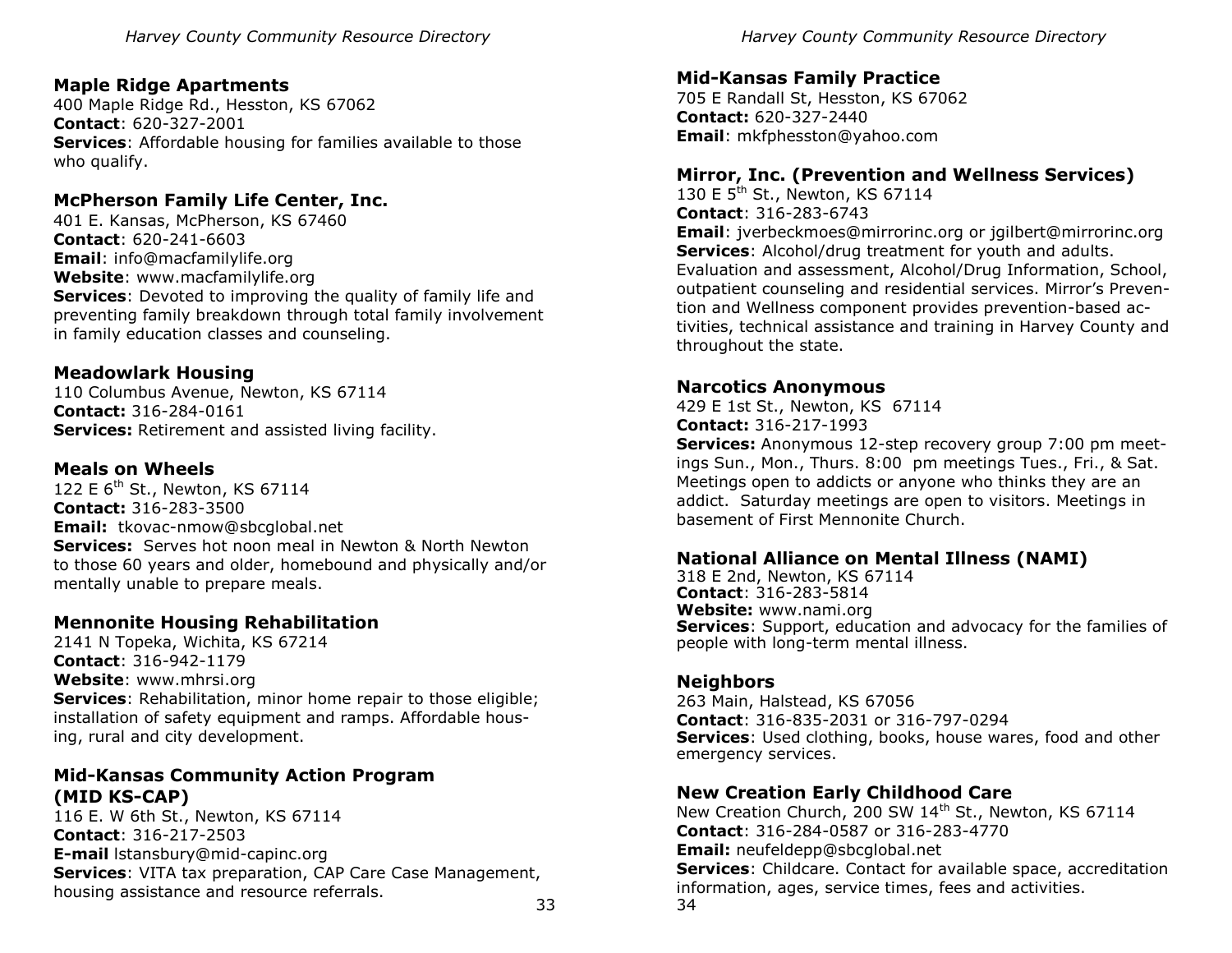# **Newton Area Chamber of Commerce**

500 Main, Suite 101, Newton, KS 67114 **Contact**: 316-283-2560 or toll free 1-800-868-2560 **Website**: www.infonewtonks.org **Services**: Visitor and tourism center, community development, business advocate.

# **Newton Area Senior Center**

122 E 6th, Newton, KS 67114 **Contact**: 316-283-2222 **Email**: director@nasc.kscoxmail.com **Services**: Specialized recreation, nutrition, education, and Good Neighbor Nutrition program for ages 60 and older.

# **Newton Community Childcare Center**

816 Oak St., Newton, KS 67114 **Contact**: 316-284-6525 **Email**: newtonchildcare@gmail.com **Website**: http://newtonchildcare.com/ **Services**: Childcare available for children six weeks to 5 years of age. Contact for available space, service times, fees and activities.

# **Newton Housing Authority**

105 W 9<sup>th</sup> St., Newton, KS 67114 **Contact**: 316-283-8500 **Email**: bmartin@nha.kscoxmail.com **Services**: HUD housing for area residents who meet guidelines. Have duplexes available, as well as Section 8 vouchers, 1-bedroom high rise for age 50 and older.

#### **Newton Medical Center**

600 Medical Center Drive, Newton, KS 67114 **Contact**: 316-283-2700

**Website**: www.newtonmedicalcenter.org

**Services**: Acute health, critical, and emergency care; medical, inpatient/outpatient surgery, obstetrics, gynecology, pediatric and surgical care. Skilled nursing, dietary, laboratory, pharmacy, physical, and occupational therapy, and radiology and respiratory care, lactation consultation after delivery with a walk in weight check clinic, and support for breast feeding moms. Services include: anesthesiology, cardiovascular diseases, dentistry, diabetes, emergency medicine, family medicine, fertility doctor, general surgery, hematology, hospitalist, imaging, internal medicine, neurology, obstetrics (gynecology and women's health), occupational medicine, oncology, ophthalmology, orthopedics, otolaryngology (allergy and ENT), pathology, pediatrics, physical medicine & rehabilitation, plastic & reconstructive surgery, podiatry, primary care provider, psychiatry, sleep medicine, sports medicine, thoracic surgery, urology, weight management, wound care.

# **Newton Medical Childbirth Education**

600 Medical Center Drive, Newton, KS 67114 **Contact**: NMC Maternal Child Unit 316-804-6176 **Services**: Childbirth preparation classes which include birthing techniques, refresher childbirth preparation classes, cesarean birth classes, and infant nutrition classes.

# **Newton Ministerial Alliance**

**Contact**: 316-283-3190 **Services**: An organization of ministers in fellowship to promote education, communication and enrichment in ministry.

# **Newton Municipal/ Harvey County Sheriff**

120 East  $7<sup>th</sup>$  St., Newton, KS 67114 **Police/Sheriff:** 316-284-6030 or 316-284-6960 **Fire:** 316-248-6069 **Services**: Provides Newton residents with protection and education about services.

# **Newton Plaza Apartments**

36 300 W 5th, Newton, KS 67114 **Contact**: 316-283-2360 **Services**: HUD Housing for ages 62+ and those with disabilities.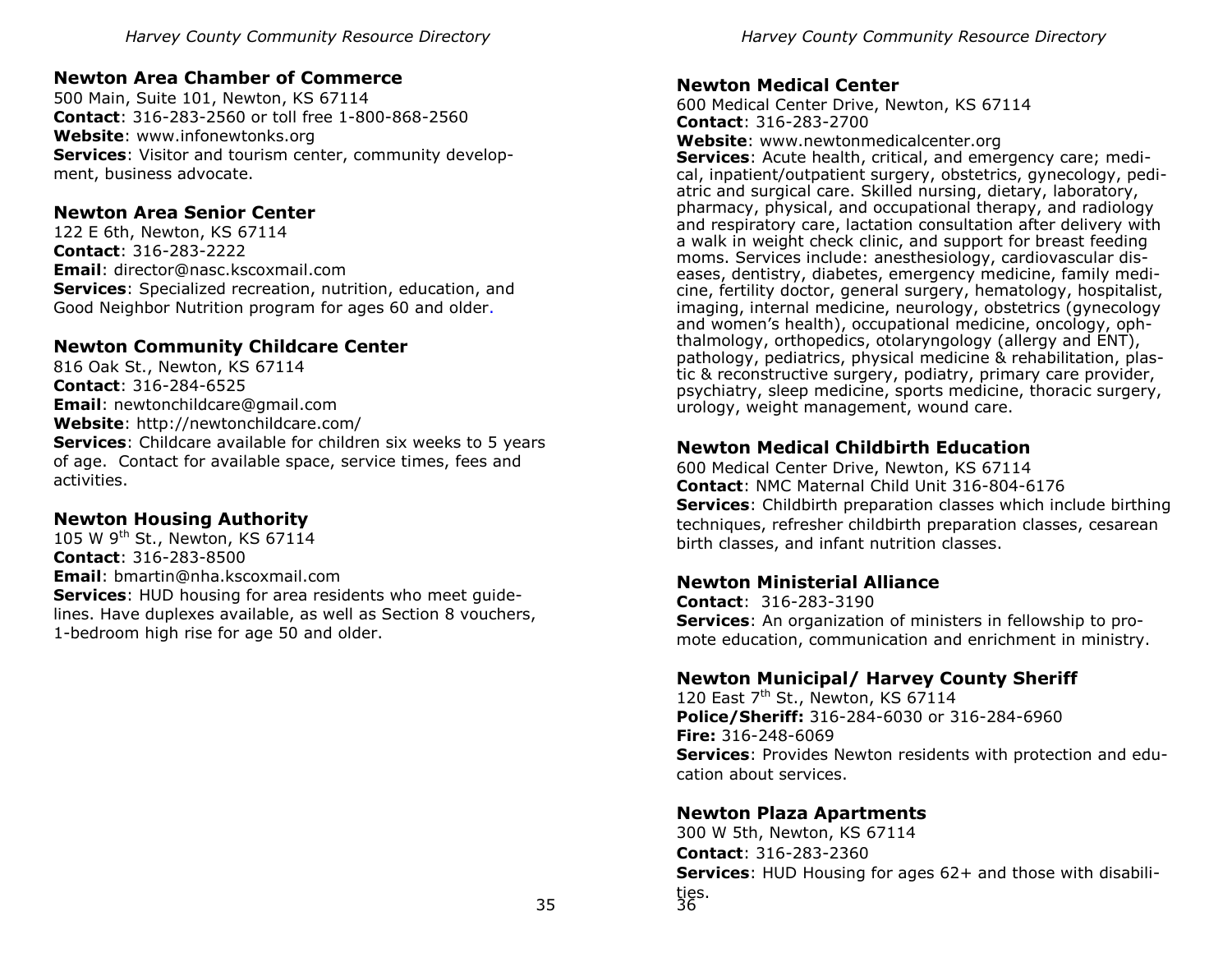# **Newton Presbyterian Manor**

1200 E 7<sup>th</sup> St., Newton, KS 67114 **Contact**: 316-283-5400 **Website:** http://newtonpresbyterianmanor.org **Services**: Independent health care center, memory care unit for Alzheimer's disease or related disabilities, home health services social and recreational services. For individual 65+, Apple-A-Day preschool open to the community for ages 4-5.

#### **Newton Public Library**

720 N Oak, Newton, KS 67114 **Contact**: 316-283-2890 **Fax**: 316-283-2916 **Email**: library@newtonplks.org **Website**: www.newtonplks.org, also on Facebook **Services**: Volunteer income tax assistance, talking books liaison services, summer reading program for children, young adults, and adults, inter-library loan services, story time, equipment loan, ENLITE delivery to homebound seniors in Newton and North Newton, large print books for distribution through county public libraries, CLEP (college level entrance exam program), Internet, Library catalog on-line, various databases, computer/program one-to-one, and a variety of other programs (photography, genealogy, book discussion, smart phones, and knitting).

#### **Newton Public Schools #373**

McKinley Administrative Center, 308 E  $1<sup>st</sup>$  St., Newton, KS 67114 **Contact**: Administration Office 316-284-6200 **Website**: www.newton.k12.ks.us

# **Newton Recreation Commission / Wellness Center**

415 N Poplar, Newton, KS 67114 **Contact**: 316-283-7330 **Email**: bbascue@newtonrec.org **Web Site:** www.newtonrec.org **Services**: Classes, clinics, lessons, leagues, special events, fairs, shows, camps, tournaments, open gym, sports, aquatics, wellness center, swimming, racquetball, meeting rooms, fitness classes, yoga classes, registered childcare for ages 5-

12 years for non-school days.

# **Newton Weekday Bible School**

320 N Meridian Rd., Newton, KS 67114 **Contact**: 316-283-5696 or individual elementary school offices

**Email**: pastortim@koernerheights.org

**Website**: www.koernerheights.org

**Services**: Nondenominational teaching of God's Word to children in Newton and Walton schools. Provided Mondays and Tuesdays during the lunch hour.

#### **North Newton Municipal**

2601 N. Main, North Newton, KS 67117 **Police/Sheriff:** 316-283-3191 **Fire:** 316-248-6069

# **Offender/Victim Ministries Inc.**

900 N Poplar, Suite 200, Newton, KS 67114 **Contact**: 316-283-2038 **Fax**: 316-283-2039 **Email**: ovm.ks@sbcglobal.net **Web Site:** offendervictimministries.org **Services**: Resources for those who have been affected by crime. Programs: victim offender conferencing, anger management, shoplifters education victim support.

# **Oxford House Bass**

410 S Duncan, Newton, KS 67114 **Contact:** 316-804-7006

**Website:** www.oxfordhouse.org

**Services:** Self-run, self-supported, sober living home that provides a safe environment for those who desire a better way of life without drugs and alcohol. The purpose is to help addicts and alcoholics in our community who want to stay sober.

# **Parents as Teachers**

Cooper Early Education Center, 816 Oak, Newton, KS 67114 **Contact**: 316-284-6510 or Toll free: 1-866-284-6510 **Services**: An early learning program for parents of children ages 0 to 3, providing personal home visits with a parent educator and monthly groups, most parent-child activity time. Teen-parent group meetings are held at NHS during the school year.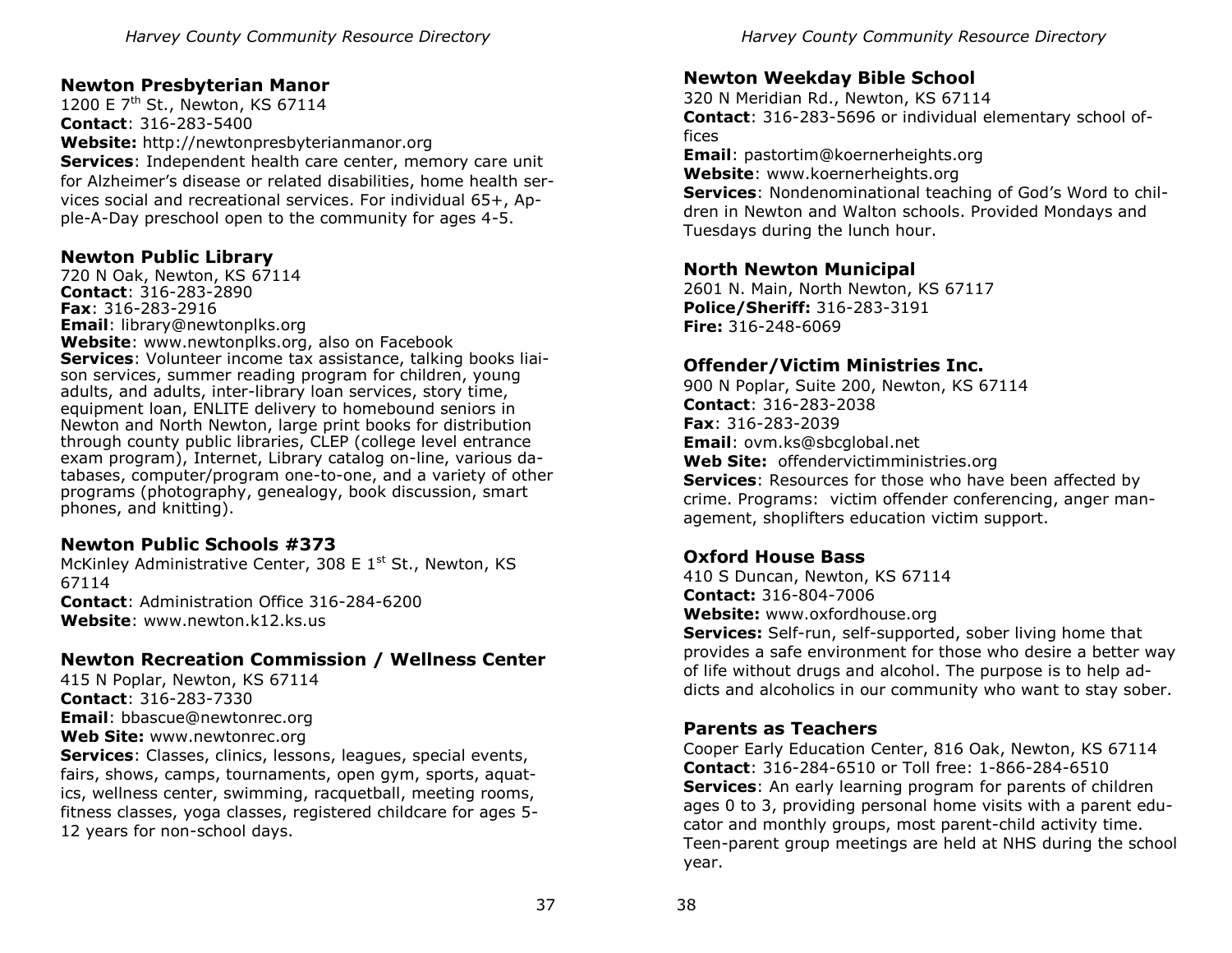# **Parents Helpline**

**Contact**: 1-800-332-6378 **Services**: State wide 24-hour information and referral line for parents and caregivers in Kansas.

# **Peace Connections**

612 N Main, Newton, KS 67114 **Contact**: 316-284-0000 **Email**: info@peaceconnections.org **Website**: www.peaceconnections.org **Services**: Circles of Hope, local and training center, working to end poverty, one family at a time, includes summer food, activity program, and giving garden.

# **Poison Control Center**

1-800-222-1222 www.aapcc.org

# **Prairie Independent Living Resource Center**

17 S Main, Hutchinson, KS 67501 **Contact**: 620-663-3989 or Toll Free 1-888-715-6818, TTY 620-663-9920 **Website**: www.pilr.org

**Services**: Serves Harvey, McPherson and Reno Counties. Provides service to people with disabilities including peer counseling, independent living skills training, information, referral and advocacy. Home and community based services. Call for information.

# **Prairie Land Food**

809 Grand, Hillsboro, KS 67063 **Contact:** 620-877-7443 or Toll Free 800-998-9436 **Email:** june@eaglecom.net **Web Site:** www.prairielandfood.com

**Services:** Offers the opportunity to stretch food dollars. Available in Kansas, several locations in Harvey County. Prairie Land Food is for everyone, no income guidelines. Pay for your order with cash, check, or SNAP or on-line with bank draft, Visa or MasterCard.

# **Prairie View, Inc.**

1901 E 1st, PO Box 467, Newton, KS 67114 **Web Site:** www.prairieview.org **Contact**: CEO: 316-284-6400, 24-hour: 1-800-362-0180, Admissions:1-800-992-6292 or 316-284-6330

#### **Email:** info@pvi.org

**Services**: Full range of behavioral and mental health services for children, adolescents, adults and older adults. Outpatient services available in Newton, Hillsboro, Hutchinson, McPherson, East Wichita, and West Wichita. State accredited special purpose school, addictions treatment center, partial hospital, and inpatient hospital for crisis stabilization available in Newton. Experiential learning through Adventure Course and expressive therapies. Case management based psycho-social rehabilitation program serving adults who have a severe and persistent mental illness with tenant based rent assistance, a shared living option and vocational programs, including employment services. Comprehensive, community-based services also available for children and families.

# **Progressive Home Health & Hospice**

215 South Pine, Suite 205, Newton, KS 67114 **Contact:** 316-804-4885 **Website:** progressivecare.com

# **Project SEARCH**

Newton Public Schools USD#373, 308 East 1st St, Newton, KS 67114

**Contact:** Director-Harvey County Special Education Cooperative 316-284-6580

**Website:** http://usd373-ks.schoolloop.com/ProjectSearch **Email:** mneuenschwander@newton.k12.ks.us

**Services:** The Project SEARCH High School Transition Program is a unique, business-led, one-year, school-to-work program for students ages 18-21 that takes place entirely at the workplace. Harvey County Special Education Cooperative sponsors this program in partnership with Newton Medical Center.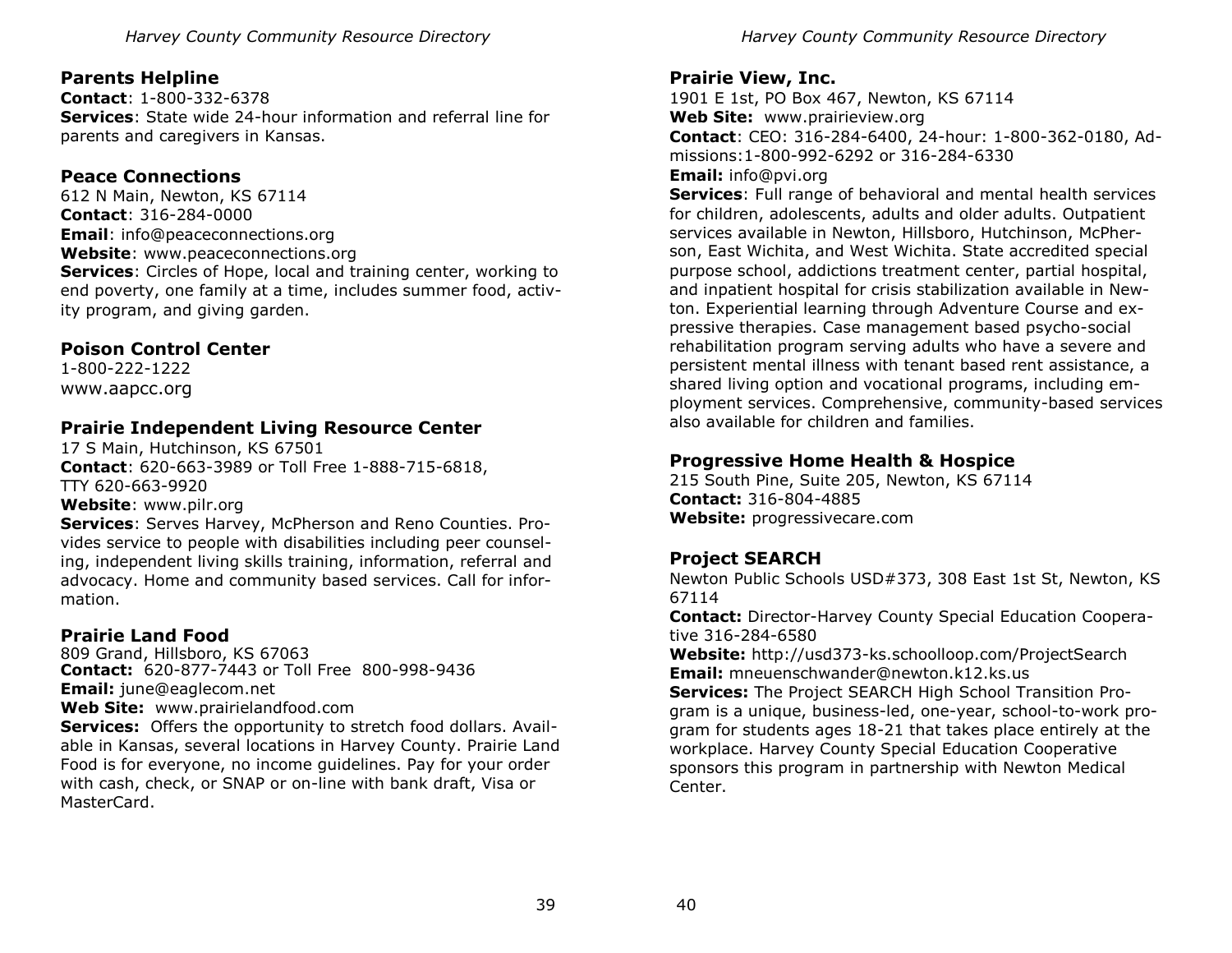# **ResCare of Kansas Inc.**

700 E 14<sup>th</sup> St., Newton, KS 67114 **Contact**: 316-283-5170 **Fax**: 316-283-5196 **Website**: www.rescare.com

**Services**: ResCare serves individuals with developmental disabilities. ResCare offers case management, residential, PD waiver (residential and case management) and vocational service support. Vocational supports include: Day service programs, paid work center, and job coaching. They provide services in Harvey and Marion County.

# **Rotary Club of Newton**

PO Box 14, Newton, KS 67114

**Website**: http://www.newtonrotarykansas.org

**Services**: Rotary is a volunteer organization of business and professional leaders united worldwide to provide humanitarian service and help to build goodwill and peace. Rotary conducts projects including illiteracy, disease, hunger, poverty, lack of clean water and environmental concerns. Rotary clubs are nonpolitical and open to every race, culture, and creed.

# **Safe House**

PO Box 942, Newton, KS 67114 **Contact**: 24-hour crisis line: 316-283-0350 or 1-800-487- 0510

# **Website:** www.harveycodvsa.org

**Services**: Emergency shelter and services for victims of both domestic and/or sexual violence, all services are free of charge. Counseling, 24-hour crisis assistance, support groups for victims and their children, community resources and advocacy assistance with court, medical and law enforcement systems. Public education and training are available upon request.

# **Salvation Army**

208 W 6<sup>th</sup> St., Newton, KS 67114 **Contact**: 316-283-3190 or 24-hour phone 316-283-1921

**Website**: www.salvationarmyusa.org

**Services:** Service provided 9:30–12 a.m. and 1 p.m. -3 p.m. Monday, Wednesday, and Friday for food distribution and 9:30 a.m. $-12$  a.m. and 1 p.m.  $-2$  p.m. Tuesday and Thursday for financial assistance. Transient assistance: gas, meals, and seasonal programs. School supply program for low-income families. Emergency help for persons needing food, gas, limited prescriptions, etc.; Save Your Vision USA; Harvey County mini-emergency canteen.

# **Schowalter Villa**

200 W Cedar, Hesston, KS 67062 **Contact**: 620-327-0400 **Email**: info@svilla.org **Website**: www.svilla.org

**Services:** This retirement community offers all levels of active lifestyles, including: independent living, assisted living, progressive recovery academy, day and respite care. Includes connections with the childcare center, Water's Edge Restaurant, Wellness Center and Hesston College.

# **Sedgwick Health Care Center**

712 Monroe, PO Box 49, Sedgwick, KS 67135 **Contact**: 316-772-5185 **Website:** www.sedgwickhealthcarecenter.com **Services**: Rehabilitation services, skilled nursing, long-term medical care, and home health services for those age 62+.

# **Sedgwick Lillian Tear Library**

112 West 5th, Sedgwick, KS 67135 **Contact**: 316-772-5727

# **Sedgwick Municipal**

511 N. Commercial or PO Box 131, Sedgwick, KS 67135 **Website:** http://www.cityofsedgwick.org/ **Police/Sheriff:** 316-284-6960 **Fire:** 316-248-6069

# **Sedgwick Public Schools #439**

400 W 4th, Sedgwick, KS 67135 **Contact**: 316-772-5783 **Email**: mhull@usd439.k12.ks.us **Website**: www.usd439.k12.ks.us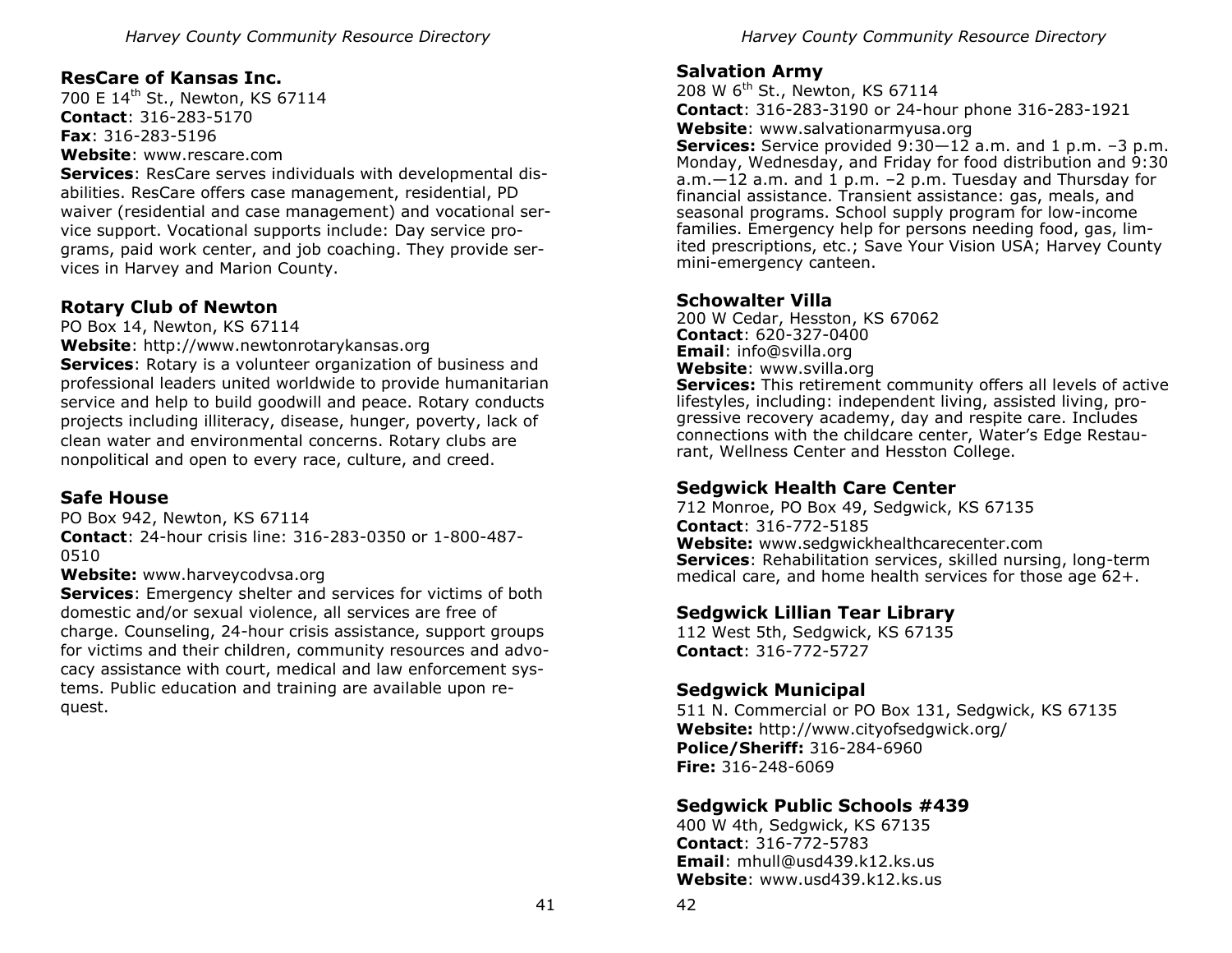#### **Sedgwick Recreation Center**

120 S Washington, Sedgwick, KS 67135 **Contact**: 316-215-0210 **Website:** www.cityofsedgwick.com

#### **Sedgwick Senior Center**

107 W 5th, Sedgwick, KS 67135 **Contact**: 316-772-0393 **Services**: Activities and programs for seniors.

#### **Senior Employment Program**

150 N. Main, Wichita, KS 67202 **Contact:** 316-219-4044 **Services:** Paid job training, job search/employment for age 55+, low income, unemployed. Locations are various counties, at various host agencies.

#### **Social Security and SSI**

3216 N Cypress St., Wichita, KS 67226 **Contact**: Local 1-866-931-9173 or National Toll Free 316-636-1053 **Website:** www.socialsecurity.gov/ **Services**: Information and services related to Social Security and SSI benefits.

# **South Park Apartments**

1501 Old Main, Newton, KS 67114 **Contact**: 316-283-0999 **Email:** South.Park@midlandmgmt.com **Services**: Limited moderate income housing available to those who qualify.

# **St. Francis Community Services**

423 S.E. 10<sup>th</sup> St., Newton, KS 67114 **Contact:** 316-284-2477 **Services:** Helps families gain knowledge about their community based resources/providers and how to make connections with these community based services. Some of the connections may include resources for food, clothing, housing, employment, mental health, domestic violence safety, child care, school behavior and attendance, health and illness, early childhood services, child behavior in the home & community. Families with children from birth thru 18. Services are free with no income eligibility requirements.

*Harvey County Community Resource Directory* 

# **St. Mary Catholic School**

101 E. 9th St., Newton KS 67114 **Contact:** 316-282-1974 **Website:** stmarynewton.org **Services:** School services/education, Pre-K— 8th Grades

#### **St. Matthew's Representative Payee Program**

St Matthew's Episcopal Church, PO Box 342, 2001 Windsor Drive, Newton, KS 67114 **Contact**: 316-283-3465 or 316-283-3310 **Website:** stmatthewsnewton.org/payee.htm **Services**: Representative payees for disabled, includes budgeting and money management.

#### **Sunset Townhouses**

1001 N Boyd, Newton, KS 67114 **Contact**: 316-283-5191 **Website:** www.liveatsunsettownhomes.com **Services**: Low-income housing available to those who qualify. HUD and Section 8.

# **Supportive Communities Network**

PO Box 6300, Minneapolis, Minnesota 55406 **Contact**: 612-343-2060 **Email**: bmc@bmclgbt.org **Website**: www.bmclgbt.org/scn.shtml **Services**: Assist congregations toward full acceptance of lesbian, gay and bisexual people as members and to foster meaningful dialogue among congregations on this subject. Assist lesbian, gay and bi-sexual people in locating welcoming churches.

# **Sunshine Community Childcare Center**

215 N Meridian, Newton, KS 67114 **Contact**: 316-283-2668 **Email:** sunshineacademy4@sbcglobal.net **Website**: www.sunshineacademy.org **Services**: Quality childcare, preschool ages 3-5, before and after school program for 5-14 year olds. Transport to area schools. Contact for available space, accreditation information, ages, service times, fees and activities.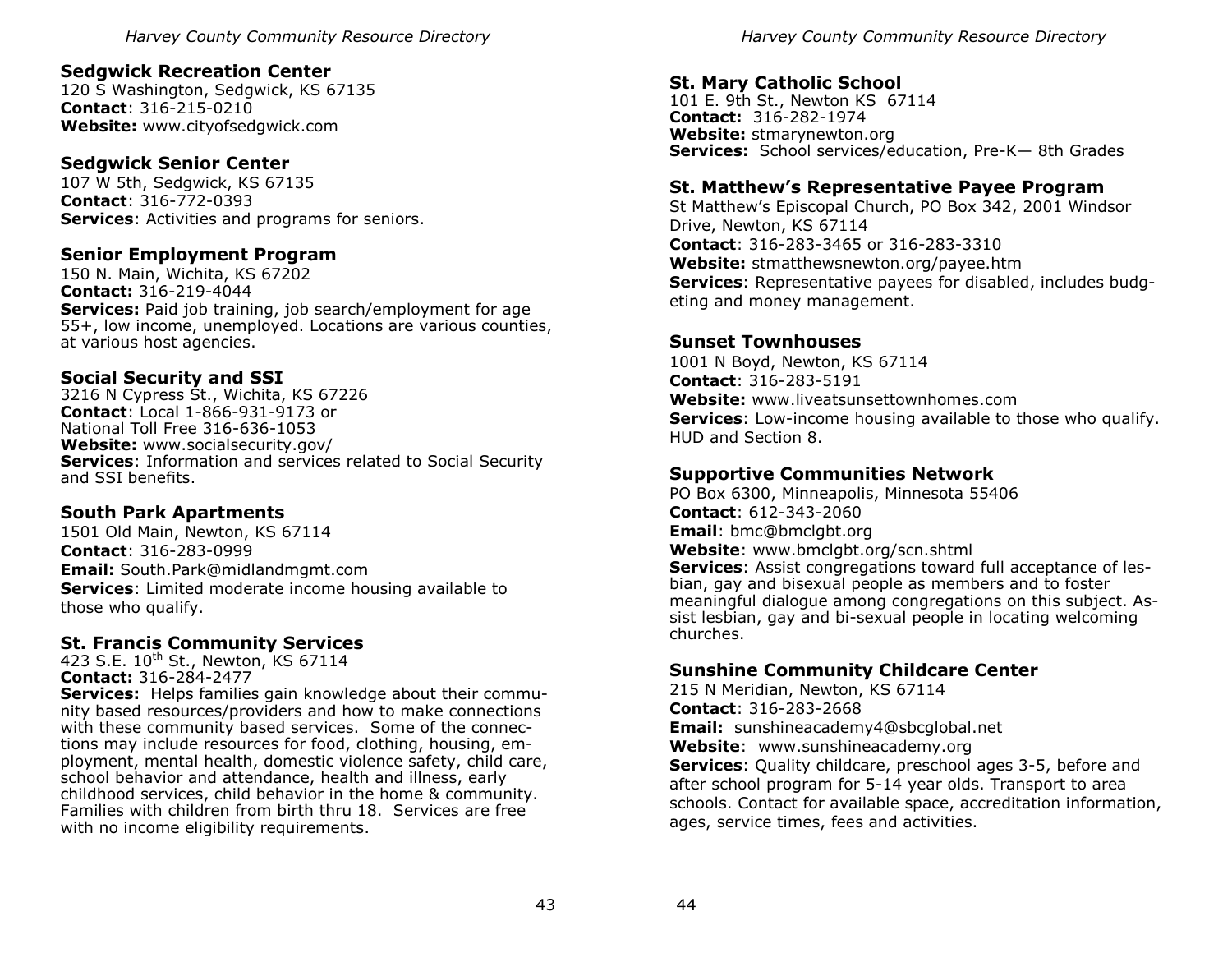# **Team Employment, LLC**

524 N Main, Newton, KS 67114 **Contact**: 316-283-0101 **Email:** awells@team-employment.com

**Services**: Full service employment agency offering temporary, temporary to permanent, & direct placement employees for clerical, professional, administrative, managerial, manufacturing, technical, sales, skilled, and manual labor positions for those 18 years and older.

**T.O.P.S.** (Take Pounds Off Sensibility) 3001 Ivy, North Newton, KS 67117 **Contact**: Christina Janney 316-323-0426 **Services**: Support group for weight control. Meets every Monday at 7:30PM. Kidron Bethel Community Room.

#### **Tots N Tikes Childcare Center**

621 Meridian, Newton, KS 67114 **Contact**: 316-283-1371 **Services**: Childcare for 12 months to kindergarten. Contact for available space and additional information.

#### **Trinity Heights Respite Care, Inc**

1200 Boyd, PO Box 232, Newton, KS 67114 **Contact**: 316-284-9723 or Director 316-283-6441 **Email**: respite-care@att.net **Web Site:** www.trinityheightsumc.org **Services**: Subsidized cost care giving for special-needs children age 0-16 for the purpose of giving their families a temporary rest from the daily challenge of care giving. Provided either at the client's home or at our Parent's Day Out, held monthly.

# **Turkey Red Village Apartments**

120 Southport Dr., Newton, KS 67114 **Contact**: 316-283-1257 **Services**: Low-income housing available to those who qualify.

#### **United Cerebral Palsy/Research Foundation**

5111 E 21st, Wichita, KS 67208 **Contact**: 316-688-1888

**Web Site:** www.ucp.org

**Services**: Information and referral services, speech and physical therapy, consulting services, rehabilitation engineering, independent living and employment opportunities, assistance in securing adapted equipment and funds medical research.

#### **Valley Hope**

200 S. Avenue B, P.O. Box 956, Moundridge, Ks 67107 901 West Douglas, Wichita, KS Phone:

**Contact**: Moundridge 620-345-4673 Wichita 316-264-7369 **Website**: www.valleyhope.com

**Services**: Full continuum of chemical dependency treatment: detoxification, inpatient chemical treatment, partial hospitalization, after care, as well as assessment and referral. Ages: 14+. Medical examination, psychological testing, individual and group counseling, spiritual counseling and full family focus week. Payment is insurance and self pay. Valley Hope has additional resources so that finances are not a barrier to accessing services.

# **Via Christi Health– Newton**

720 Medical Center Drive, Newton, KS 67114 **Contact**: 316-264-5155 **Website:** www.via-christi.org **Services**: Medical family health, immediate after hours care, specialist.

#### **Via Christi Home Health Agency, Inc. (Medicare/ Medicaid)**

555 S. Washington, Wichita, KS 67211 **Contact**: 316-268-8588

**Services**: Skilled nursing care and psychiatric skilled nursing care, physical, occupational, and speech therapy, medical social work and personal (home health aide) care.

# **Walton Municipal**

46 122 Main Street, Walton, KS 67151 **Police/Sheriff:** 316-837-3252 **Fire:** 316-248-6069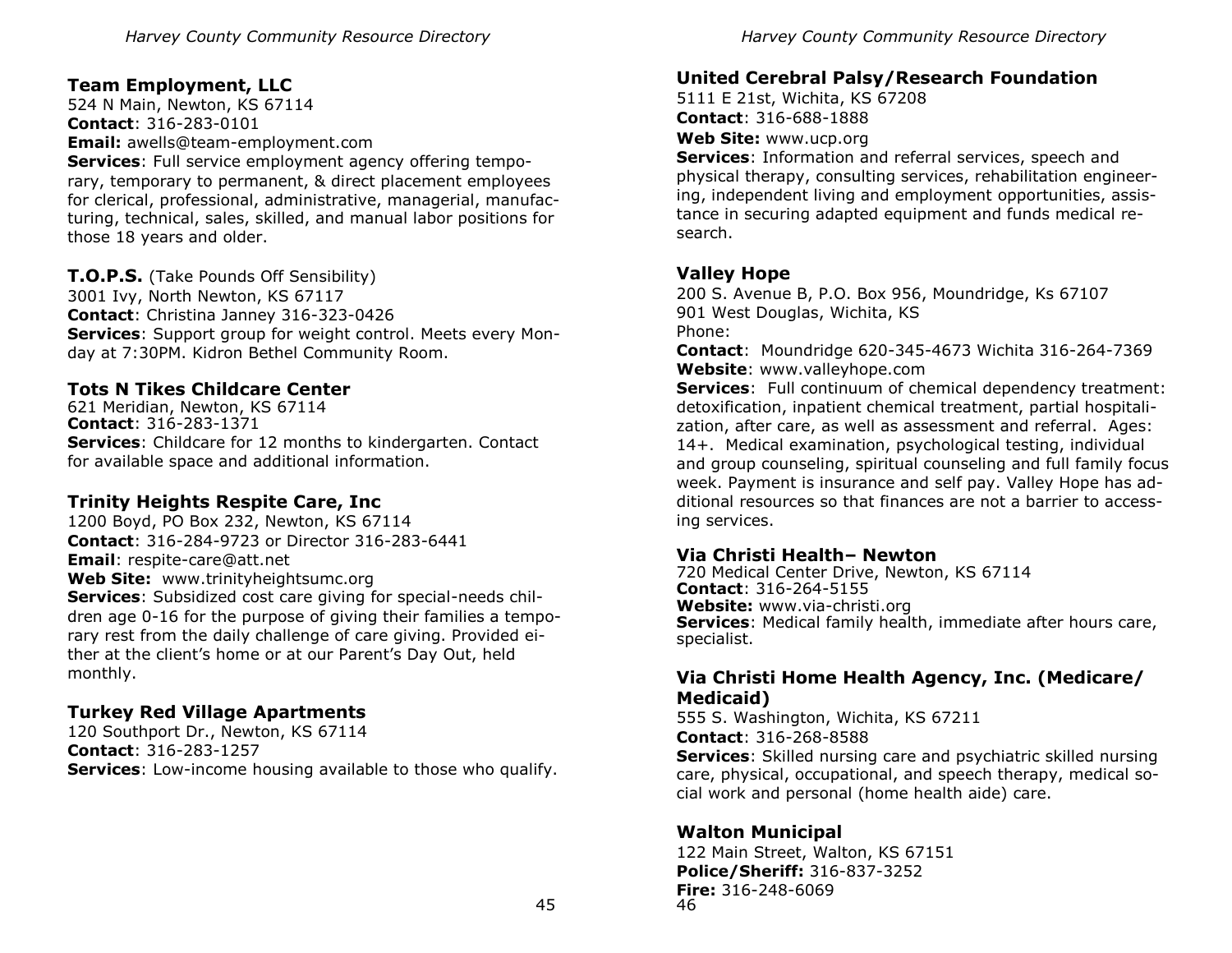# **Weight Watchers**

Newton Medical Center, 600 Medical Center Dr., Newton, KS 67114

**Contact**: 316-283-2700 **Website**: www.weightwatchers.com **Services**: Meets Monday 6:00-6:30PM. No RSVP necessary. Meeting are held at the north end of the cafeteria.

# **Wheatland Homes-Housing Authority of North Newton**

307 W 24th, North Newton, KS 67117 **Contact**: Ron Schlesener 316-283-8731 **Services**: Housing management provides pest control, maintenance, lawn services, snow removal, trash pickup and bags, water, sewer, and annual inspections for people over 62 years of age or with a physical/mental disability.

#### **Wichita Children's Home**

810 N Holyoke, Wichita, KS 67208 **Contact**: 316-684-6581 **Website:** www.wch.org

**Services**:United Way of Harvey County dollars pay for Harvey County children while families need help in emergency situations such as illness, accidents or marital problems. Children may also admit themselves or be admitted by social workers or law enforcement if they have been abused, neglected or have run away from home. The Wichita Children's Home provides 24 hour licensed care for children.

# **Workforce Development Center**

203 E Broadway, Newton, KS 67114 **Contact**: 316-303-2906 **Website:** www.kansasworks.com or www.kansasworkforceone.org **Services**: One stop employment and training center for job seekers, employers, and workers. Integrating employment and education training services to help achieve an improved matchmaking process. Open on Wednesdays.

#### **Youthville, Inc.**

900 W Broadway, Newton, KS 67114 4505 E. 47th St. S., Wichita, KS 67210 **Contact**: 316-283-1950 **Email**: sduncan@youthville.org

**Website**: www.youthville.org

**Services**: Youthville serves people of all ages throughout the state thought its foster care, residential and counseling services. As a sponsoring partner, the agency strives to provide the best support and training to help ensure foster parents' success. Its Dodge City residential campus provides 24-hour care for youth ages 6 to 18 that need time away from home to address barriers. A Secure Care program, based in Newton, is designed to serve girls, ages 10-18, who have chronic runaway behaviors. Through FCS Counseling, the agency provides hope and healing to individuals, couples, and families in multiple locations across the state.

# **Zion Lutheran Preschool**

Zion Evangelical Lutheran Church, 225 S Poplar, Newton, KS 67114

**Contact**: 316-283-1441

**Email**: preschool.zion@sbcglobal.net

**Website:** http://zionnewton.com/preschool

**Services**: Preschool services for children ages 3-5. Contact for available space, accreditation information, service times, fees and activities.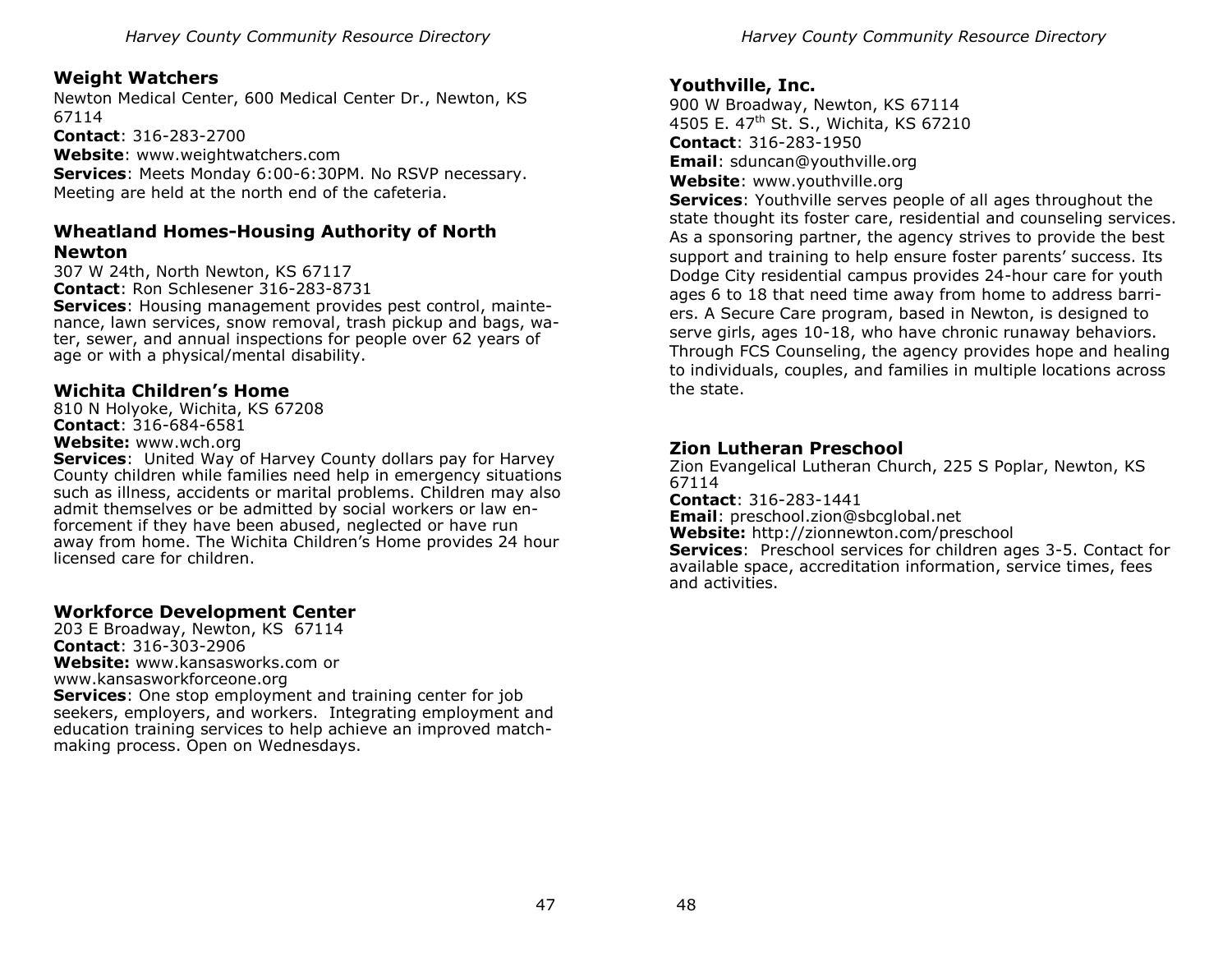# **Index**

| <b>Career Development</b> |  |
|---------------------------|--|
|---------------------------|--|

| American Association of University Women<br>Business & Professional Women / Kansas<br>Harvey County Learning Center<br>Hutchinson Community College Adult Learning/ Campus<br>Kansas Department of Children and Families<br>Project SEARCH<br>Senior Employment Program<br>Team Employment, LLC<br>Workforce Development Center                                                                                                                                                                                                                                                                                                                                                                                                                                                          | 8<br>12<br>21<br>28<br>29<br>40<br>43<br>45<br>47                                                                                   |
|------------------------------------------------------------------------------------------------------------------------------------------------------------------------------------------------------------------------------------------------------------------------------------------------------------------------------------------------------------------------------------------------------------------------------------------------------------------------------------------------------------------------------------------------------------------------------------------------------------------------------------------------------------------------------------------------------------------------------------------------------------------------------------------|-------------------------------------------------------------------------------------------------------------------------------------|
| <b>Child Care Providers/ Preschool</b><br>All God's Children Preschool<br>Apple-A-Day Preschool<br>Asbury Station Child Care Center<br>Community Play School<br>Cooper Early Education Center<br>Guided Path Daycare<br>Harvey County Health Department<br>Harvey County Infant/Toddler Program<br>Harvey County Special Education Cooperative<br><b>Head Start Halstead Center</b><br><b>Head Start Newton Center</b><br>Hesston College Preschool<br>Hesston Community Child Care<br>Home Educators Association (HEA)<br><b>Kid Start</b><br>Latchkey USD #373<br>Little Hands Preschool<br>New Creation Early Childhood Care<br>Newton Community Childcare Center<br>Sunshine Community Childcare Center<br><b>Tots N Tikes</b><br>Wichita's Children Home<br>Zion Lutheran Preschool | 7<br>8<br>9<br>14<br>15<br>18<br>20<br>21<br>22<br>23<br>24<br>26<br>26<br>27<br>31<br>32<br>32<br>34<br>35<br>44<br>45<br>47<br>48 |
| <b>Counseling</b><br>Adolescent Hotline<br>American Cancer Society, Heartland Division<br><b>Eastview Counseling</b><br>Harvey County Health Department<br><b>KIPCOR Community Mediation</b>                                                                                                                                                                                                                                                                                                                                                                                                                                                                                                                                                                                             | 7<br>8<br>16<br>20<br>29                                                                                                            |

| Mirror, Inc. Prevention and Wellness Services<br>Newton Ministerial Alliance         | 34<br>36 |
|--------------------------------------------------------------------------------------|----------|
| <b>Valley Hope</b>                                                                   | 46       |
| <b>Education</b>                                                                     |          |
| American Cancer Society, Heartland Division                                          | 8        |
| Arthritis Foundation, Kansas Chapter                                                 | 9        |
| <b>Bethel College</b>                                                                | 10       |
| Bethel College Life Enrichment                                                       | 10       |
| <b>Burrton Public Library</b>                                                        | 11       |
| Burrton Public Schools #369                                                          | 11       |
| Business and Professional Women/Kansas                                               | 12       |
| Caring Place                                                                         | 13       |
| Center for Community Support & Research                                              | 13       |
| <b>Cooper Education Center</b>                                                       | 15       |
| Families Together Inc.                                                               | 16       |
| Halstead-Bentley Public Schools #440                                                 | 19       |
| <b>Halstead Public Library</b>                                                       | 20       |
| Harvey County Health Department                                                      | 20       |
| Harvey County Learning Center                                                        | 21       |
| Harvey County Special Education Cooperative                                          | 22       |
| Harvey-Marion County Community Developmental                                         |          |
| Disability Organization (CDDO)                                                       | 23       |
| <b>Head Start Halstead Center</b>                                                    | 23       |
| <b>Head Start Newton Center</b>                                                      | 24       |
| <b>Hesston College</b>                                                               | 25       |
| <b>Hesston Public Library</b>                                                        | 26       |
| Hesston Public Schools #460                                                          | 26       |
| <b>Hesston Resource Center</b>                                                       | 27       |
| <b>Hesston Wellness Center</b>                                                       | 27       |
| Home Educators Association (HEA)                                                     | 27       |
| Hutchinson Community College Adult Learning/ Campus 28                               |          |
| Kansas Learning Center for Health                                                    | 30       |
| K-State Research and Extension Service                                               | 31       |
| La Leche League of Harvey County                                                     | 32       |
| Latchkey USD #373                                                                    | 32       |
| McPherson Family Life Center, Inc.                                                   | 33       |
| Mirror, Inc. Prevention and Wellness Services<br>National Alliance on Mental Illness | 34<br>34 |
| Newton Medical Childbirth Education                                                  | 36       |
| Newton Public Library                                                                | 37       |
| Newton Public Schools #373                                                           | 37       |
| Newton Recreation Commission/Wellness Center                                         | 37       |
| Newton Weekday Bible School                                                          | 38       |
| 50                                                                                   |          |
|                                                                                      |          |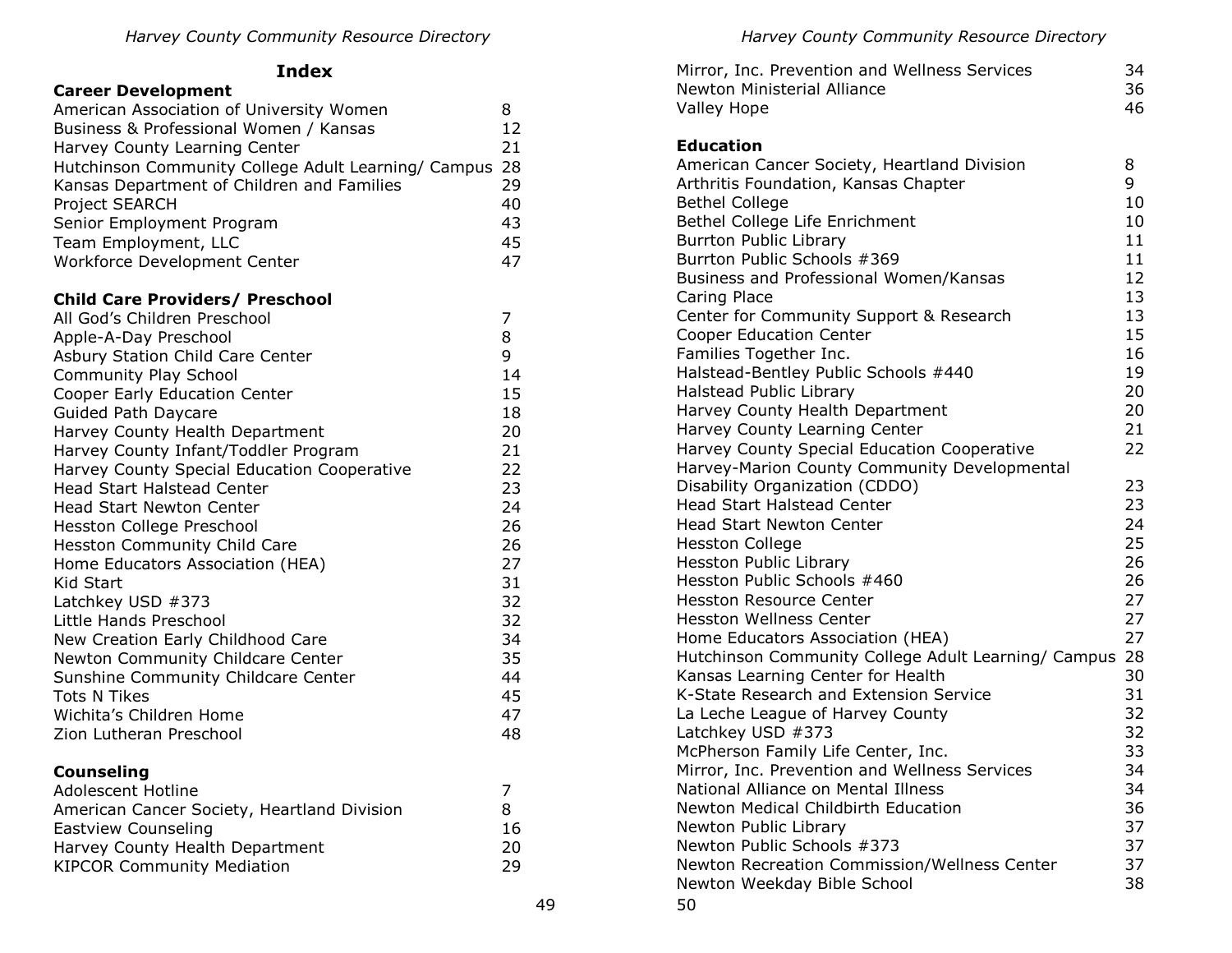| Parents as Teachers (with Cooper Early Ed) | 38 |
|--------------------------------------------|----|
| Parents Helpline                           | 39 |
| <b>Peace Connections</b>                   | 39 |
| Project SEARCH                             | 40 |
| Sedgwick Lillian Tear Library              | 42 |
| Sedgwick Public Schools #439               | 42 |
| <b>Sedgwick Recreation Center</b>          | 43 |
| St Mary's Catholic School                  | 44 |

# **Emergency**

| <b>Axtell Clinic</b>                                 | 10 |
|------------------------------------------------------|----|
| <b>Bethel Health Care Center</b>                     | 11 |
| <b>Burrton Municipal</b>                             | 11 |
| Crisis Line                                          | 15 |
| Halstead Municipal                                   | 18 |
| Harvey County Dom Violence/Sexual Assault Task Force | 20 |
| Harvey County Emergency Management                   | 20 |
| Harvey County Homeless Shelter                       | 21 |
| Harvey County Sheriff                                | 22 |
| <b>Hesston Municipal</b>                             | 26 |
| <b>Hesston Resource Center</b>                       | 27 |
| Kansas Department for Children and Families          | 29 |
| Kansas Housing & Credit Counseling                   | 29 |
| Neighbors                                            | 34 |
| <b>Newton Medical Center</b>                         | 36 |
| Newton Municipal/Harvey County Sheriff               | 36 |
| North Newton Municipal                               | 38 |
| Offender/Victim Ministries, Inc.                     | 38 |
| Parents Helpline                                     | 39 |
| Poison Control Center                                | 39 |
| Prairie Independent Living Resource Center           | 38 |
| Prairie View, Inc.                                   | 40 |
| Safe House                                           | 41 |
| <b>Salvation Army</b>                                | 42 |
| Sedgwick Municipal                                   | 42 |
| United Way 2-1-1 of Kansas                           | 46 |
| <b>Walton Municipal</b>                              | 46 |
| Wichita Children's Home                              | 47 |
|                                                      |    |

# **Employment/Pre-employment**

| Halstead Chamber of Commerce                       | 18 |
|----------------------------------------------------|----|
| Harvey County Economic Developmental Council, Inc. | 20 |
| Hesston Chamber of Commerce                        | 25 |
| Hesston Resource Center                            | 27 |
|                                                    |    |

51

*Harvey County Community Resource Directory* 

| Hutchinson Community College Adult Learning/ Campus 28<br>Newton Area Chamber of Commerce<br>Project SEARCH<br>Senior Employment Program<br>Team Employment, LLC<br>Workforce Developmental Center | 35<br>40<br>43<br>45<br>47 |
|----------------------------------------------------------------------------------------------------------------------------------------------------------------------------------------------------|----------------------------|
| <b>Health Care</b><br><b>Alcoholics Anonymous</b>                                                                                                                                                  | 7                          |
| American Cancer Society, Heartland Division                                                                                                                                                        | 8                          |
| Arthritis Foundation, Kansas Chapter                                                                                                                                                               | 9                          |
| <b>Axtell Clinic</b>                                                                                                                                                                               | 10                         |
| <b>Bethel Health Care Center</b>                                                                                                                                                                   | 11                         |
| Central Homecare, Inc.                                                                                                                                                                             | 13                         |
| Central Plains Area Agency on Aging                                                                                                                                                                | 14                         |
| <b>Cottonwood Pediatrics</b>                                                                                                                                                                       | 15                         |
| Good Shepherd Hospice                                                                                                                                                                              | 17                         |
| Halstead Place Assisted Living                                                                                                                                                                     | 19                         |
| Harry Hynes Memorial Hospice                                                                                                                                                                       | 19                         |
| Harvey County Health Department                                                                                                                                                                    | 20                         |
| Health Ministries of Harvey County, Inc.                                                                                                                                                           | 24<br>24                   |
| <b>Heartland Pregnancy Care Center</b><br><b>Hickory Homes</b>                                                                                                                                     | 27                         |
| Hospice Care of Kansas, LCC                                                                                                                                                                        | 28                         |
| Kansas Christian Home Retirement Center                                                                                                                                                            | 28                         |
| Kansas Dystonia Support Group                                                                                                                                                                      | 29                         |
| Kansas Learning Center for Health                                                                                                                                                                  | 30                         |
| Kidron Bethel Village                                                                                                                                                                              | 31                         |
| La Leche League of Harvey County                                                                                                                                                                   | 32                         |
| Leukemia Society of America, Support Group                                                                                                                                                         | 32                         |
| Mid-Kansas Family Practice                                                                                                                                                                         | 34                         |
| Mirror, Inc. Prevention and Wellness Services                                                                                                                                                      | 34                         |
| Narcotics Anonymous                                                                                                                                                                                | 34                         |
| National Alliance on Mental Illness<br><b>Newton Medical Center</b>                                                                                                                                | 34<br>36                   |
| Newton Medical Childbirth Education                                                                                                                                                                | 36                         |
| Newton Presbyterian Manor                                                                                                                                                                          | 37                         |
| Poison Control Center                                                                                                                                                                              | 39                         |
| Prairie Independent Living Resource Center                                                                                                                                                         | 39                         |
| Prairie View, Inc.                                                                                                                                                                                 | 40                         |
| Progressive Home Health & Hospice                                                                                                                                                                  | 40                         |
| ResCare, Life Choices                                                                                                                                                                              | 41                         |
| Schowalter Villa                                                                                                                                                                                   | 42                         |
| Sedgwick Health Care Center                                                                                                                                                                        | 42                         |
| 52                                                                                                                                                                                                 |                            |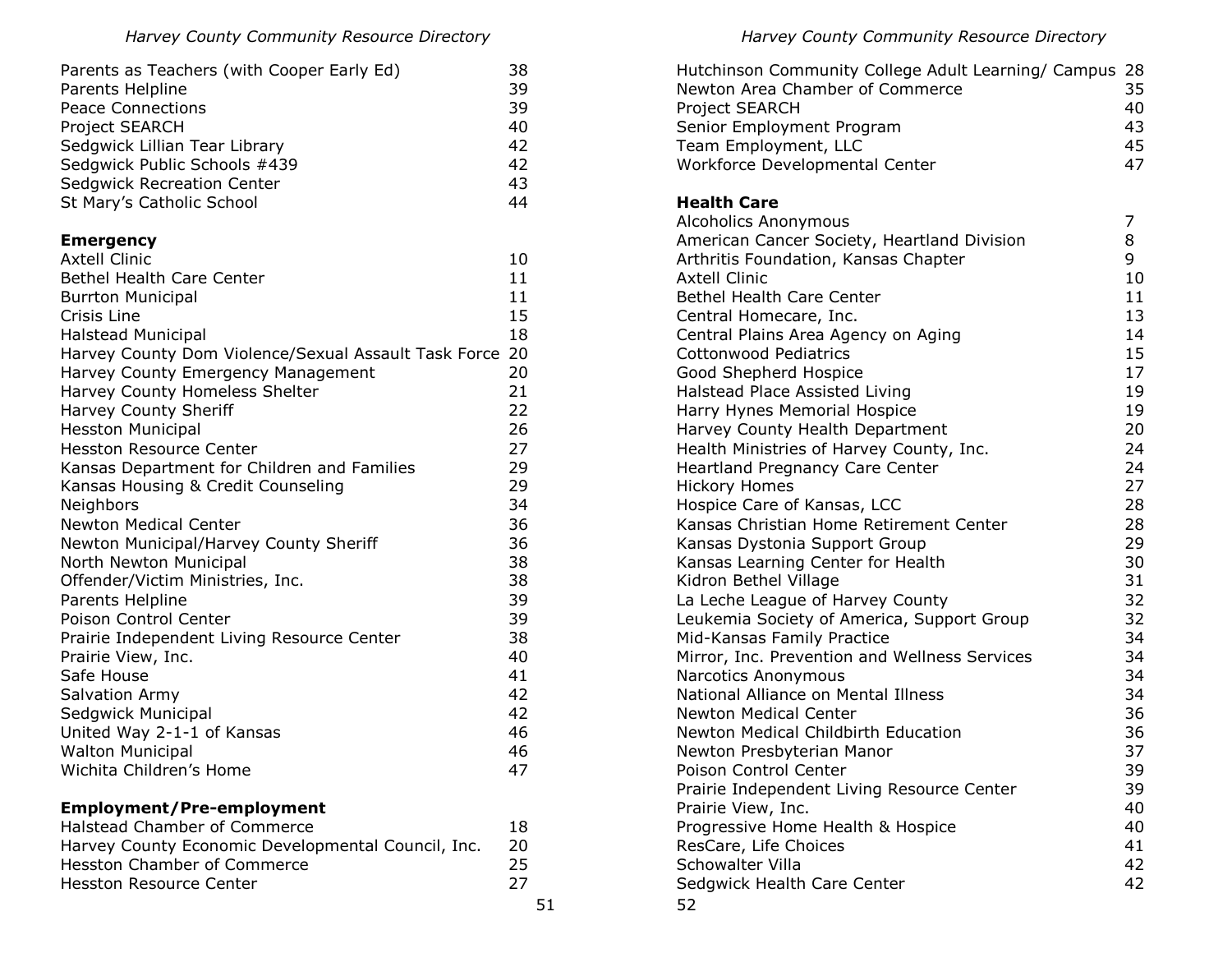| Social Security and SSI                             | 43 |
|-----------------------------------------------------|----|
| T.O.P.S (Take Pounds Off Sensibility)               |    |
| Trinity Heights Respite Care                        | 45 |
| United Cerebral Palsy/Research Foundation           |    |
| Via Christi Health-Newton                           | 46 |
| Via Christi Home Health Agency, (Medicare/Medicaid) | 46 |
| Weight Watchers                                     |    |

# **Housing**

| <b>Burrton Housing Authority</b>                  | 11 |    |
|---------------------------------------------------|----|----|
| City of Newton of Community Development           | 14 |    |
| <b>Habitat for Humanity</b>                       | 18 |    |
| <b>Halstead Housing Authority</b>                 | 18 |    |
| Halstead Place Assisted Living                    | 19 |    |
| Harvey County Homeless Shelter                    | 21 |    |
| <b>Hickory Homes</b>                              | 27 |    |
| Kansas Housing & Credit Counseling                | 29 |    |
| Kidron Bethel Village                             | 31 |    |
| Lincoln Park Apartments                           | 32 |    |
| Maple Ridge Apartments                            | 33 |    |
| Mennonite Housing                                 | 33 |    |
| Newton Housing Authority                          | 35 |    |
| Newton Plaza Apartments                           | 36 |    |
| Newton Presbyterian Manor                         | 37 |    |
| Schowalter Villa                                  | 42 |    |
| South Park Apartments                             | 43 |    |
| <b>Sunset Townhouses</b>                          | 44 |    |
| Turkey Red Village Apartments                     | 45 |    |
| Wheatland Homes-Housing Authority of North Newton | 47 |    |
| <b>Information/Referral</b>                       |    |    |
| <b>Adolescent Hotline</b>                         | 7  |    |
| Agape Resource Center, Inc.                       | 7  |    |
| American Association of University Women          | 8  |    |
| American Red Cross-Mid-Kansas Chapter             | 8  |    |
| <b>Bethany Support Services</b>                   | 10 |    |
| Business and Professional Women/Kansas            | 12 |    |
| Center for Community Support & Research           | 13 |    |
| City of Newton of Community Development           | 14 |    |
| Crime Stoppers of Harvey County                   | 15 |    |
| Crisis Line                                       | 15 |    |
| Elder Law Advice Line/ Kansas Legal Services      | 16 |    |
| Families Together Inc.                            | 16 |    |
| Food Ministries: First Christian Church           | 17 |    |
|                                                   |    | 53 |

| Food Ministries: Lord's Pantry of Our Lady of Guadalupe   | 17 |
|-----------------------------------------------------------|----|
| <b>Halstead Chamber of Commerce</b>                       | 18 |
| <b>Halstead Public Library</b>                            | 19 |
| Harvey County Economic Development Council, Inc.          | 20 |
| Harvey County Emergency Management                        | 20 |
| Harvey County Health Department                           | 20 |
| Harvey County Learning Center                             | 21 |
| Harvey County United Way                                  | 22 |
| Health Ministries of Harvey County, Inc.                  | 24 |
| <b>Hesston Chamber of Commerce</b>                        | 25 |
| <b>Hesston Municipal</b>                                  | 26 |
| <b>Hesston Recreation Commission</b>                      | 26 |
| <b>Hesston Resource Center</b>                            | 27 |
| <b>Hesston Wellness Center</b>                            | 27 |
| Kansas Department for Children and Families               | 29 |
| Kansas Institute for Peace & Conflict Resolution          | 29 |
| Kansas Legal Services                                     | 31 |
| K-State Research and Extension Service                    | 31 |
| McPherson Family Life Center, Inc.                        | 33 |
| Mid-Kansas Community Action Program (MID KS-CAP)          | 33 |
| Narcotics Anonymous                                       | 34 |
| National Alliance on Mental Illness                       | 34 |
| Newton Area Chamber of Commerce                           | 35 |
| <b>Newton Medical Center</b>                              | 36 |
| <b>Newton Medical Childbirth Education</b>                | 36 |
| Newton Municipal/Harvey County Sheriff                    | 36 |
| Newton Recreation Commission/Wellness Center              | 37 |
| North Newton Municipal                                    | 38 |
| Offender/Victim Ministries, Inc.                          | 38 |
| Parents Helpline                                          | 39 |
| <b>Peace Connections</b>                                  | 39 |
| Prairie Independent Living Resource Center                | 39 |
| Prairie View, Inc.                                        | 40 |
| ResCare, Life Choices                                     | 41 |
| Salvation Army                                            | 42 |
| Sedgwick Municipal                                        | 42 |
| <b>Sedgwick Recreation Center</b>                         | 43 |
| Social Security and SSI                                   | 43 |
| <b>Supportive Communities Network</b>                     | 44 |
| United Cerebral Palsy/Research Foundation                 | 46 |
| <b>Valley Hope</b>                                        | 46 |
| Via Christi Home Health Agency Inc.(Medicare/Medicaid) 46 |    |
| <b>Walton Municipal</b>                                   | 46 |
| Youthville, Inc.                                          | 48 |
| 54                                                        |    |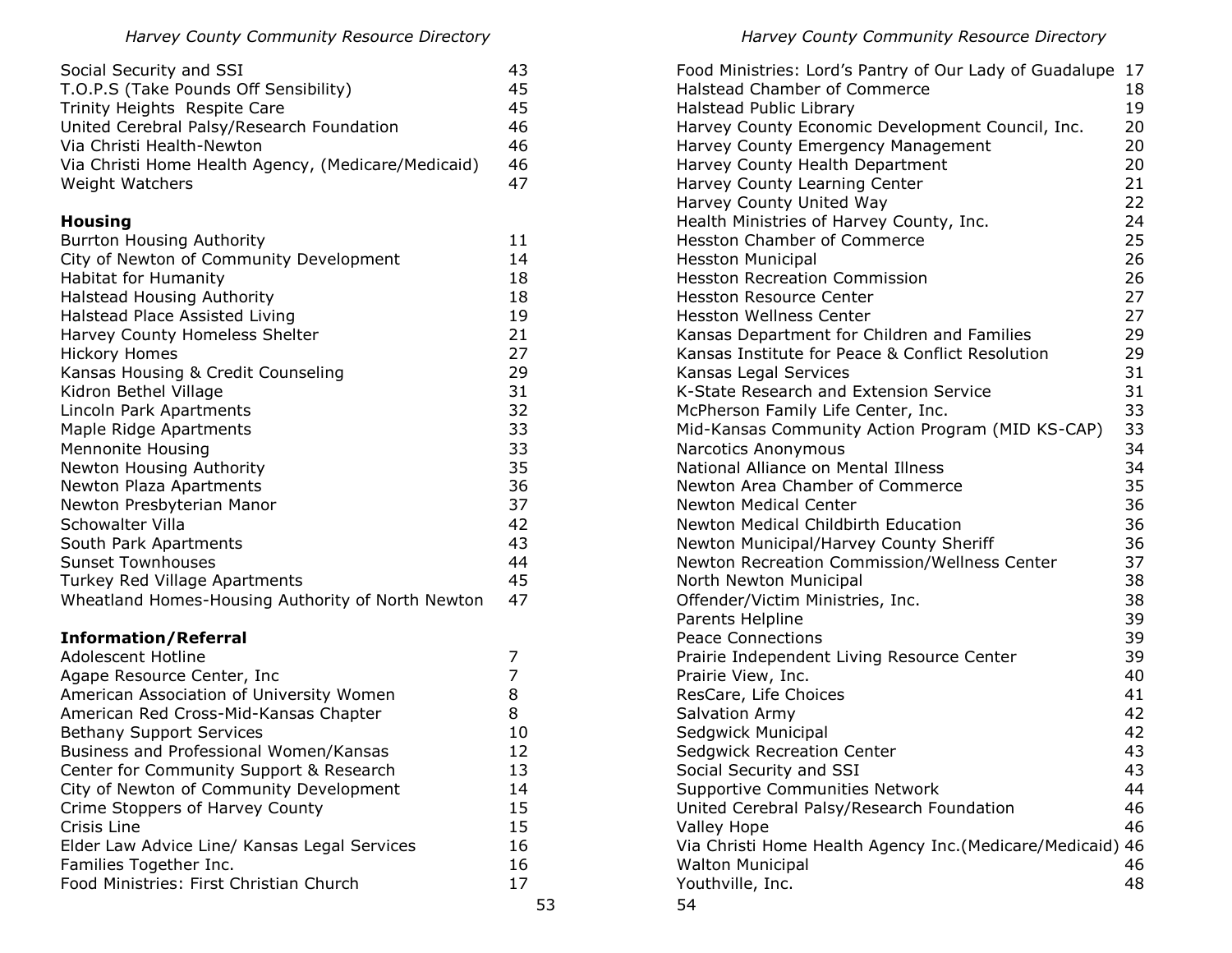# **Mediation**

| Axtell Clinic                                    | 10 |
|--------------------------------------------------|----|
| Bethel Health Care Center                        | 11 |
| Kansas Institute for Peace & Conflict Resolution | 29 |
| Offender/Victim Ministries, Inc.                 | 38 |

# **Nutrition**

| Agape Resource Center                                   |    |
|---------------------------------------------------------|----|
| Food Ministries: First Christian Church                 | 17 |
| Food Ministries: Lord's Pantry of Our Lady of Guadalupe | 17 |
| Health Ministries of Harvey County, Inc.                | 24 |
| <b>Hesston Resource Center</b>                          | 27 |
| Hesston Wellness Center                                 | 27 |
| Kansas Learning Center for Health                       | 30 |
| La Leche League of Harvey County                        | 32 |
| Meals on Wheels                                         | 33 |
| Newton Recreation Commission/Wellness Center            | 37 |
| Sedgwick Health Care Center                             | 42 |
| T.O.P.S. (Take Pounds Off Sensibility)                  | 45 |
| <b>Weight Watchers</b>                                  | 47 |

# **Recreation/Leisure**

| Bethel College Life Enrichment               | 10 |
|----------------------------------------------|----|
| Boy Scouts of America-Quivera Council        | 11 |
| Caring Hands Humane Society                  | 12 |
| Caring Place                                 | 13 |
| Dyck Arboretum of the Plains                 | 16 |
| Et Cetra Shop                                | 16 |
| Girl Scouts of the Golden Plains Council     | 17 |
| <b>Hesston Recreation Commission</b>         | 26 |
| Hesston Wellness Center                      | 27 |
| K-State Research and Extension Services      | 31 |
| Newton Recreation Commission/Wellness Center | 37 |
| Rotary Club of Newton                        | 41 |
| <b>Sedgwick Recreation Center</b>            | 43 |
| <b>Senior Services</b>                       |    |
| Asbury Park                                  | 9  |
| Aspen Home Care                              | 9  |
| Bentley Eagle Senior Center                  | 10 |
| Bethel College Life Enrichment               | 11 |

Burrton Senior Center 12 Central Homecare, Inc. 13 Central Plains Area Agency on Aging 14

| Elder Law Advice Line/ Kansas Legal Services<br>FOCUS, Caregivers Support Group | 16<br>17       |
|---------------------------------------------------------------------------------|----------------|
| Good Shepherd Hospice                                                           | 17             |
| Halstead Place Assisted Living                                                  | 19             |
| <b>Halstead Senior Citizens Center</b>                                          | 19             |
| Harry Hynes Memorial Hospice                                                    | 19             |
| Harvey County Department of Aging                                               | 19             |
| Harvey County Retired/Senior Volunteer Program                                  | 22             |
| Harvey Interurban                                                               | 23             |
| <b>Hesston Area Senior Center</b>                                               | 25             |
| Hospice Care of Kansas, LCC                                                     | 28             |
| Kansas Christian Home Retirement Center                                         | 28             |
| Kidron Bethel Retirement Services, Inc.                                         | 31             |
| Kidron Bethel Village                                                           | 31             |
| Low Vision Support Group                                                        | 32             |
| Meals on Wheels                                                                 | 33             |
| Newton Area Senior Center                                                       | 35             |
| Newton Presbyterian Manor                                                       | 37             |
| Prairie Independent Living Resource Center                                      | 39             |
| Progressive Home Health & Hospice                                               | 40             |
| ResCare of Kansas, Inc.                                                         | 41             |
| <b>Schowalter Villa</b>                                                         | 42             |
| Sedgwick Senior Center                                                          | 43             |
| Senior Employment Program                                                       | 43             |
| Trinity Heights Respite Care                                                    | 45             |
| Via Christi Home Health Agency, Inc.                                            | 46             |
| <b>Support Groups</b>                                                           |                |
| Adolescent Hotline                                                              |                |
| <b>Alcoholics Anonymous</b>                                                     | $\overline{7}$ |
| American Cancer Society, Heartland Division                                     | 8              |

| AILVIIVIILS AIIVIIVIIIVUS                          |    |
|----------------------------------------------------|----|
| American Cancer Society, Heartland Division        | 8  |
| Arthritis Foundation, Kansas Chapter               | 9  |
| Care Givers Support Group                          | 12 |
| CASA, A Voice for Children, Inc.                   | 13 |
| Diabetes Support Group                             | 15 |
| FOCUS, Caregivers Support Group                    | 17 |
| Girl Scouts of the Golden Plains Council           | 17 |
| Harvey County Domestic Violence/Assault Task Force | 20 |
| Harvey County Special Education Cooperative        | 22 |
| Harvey County "Wildcats" Special Olympics Program  | 23 |
| <b>Hesston Cancer Support Group</b>                | 25 |
| Home Educators Association (HEA)                   | 27 |
| Kansas Dystonia Support Group                      | 29 |
| La Leche League of Harvey County                   | 32 |
| 56                                                 |    |